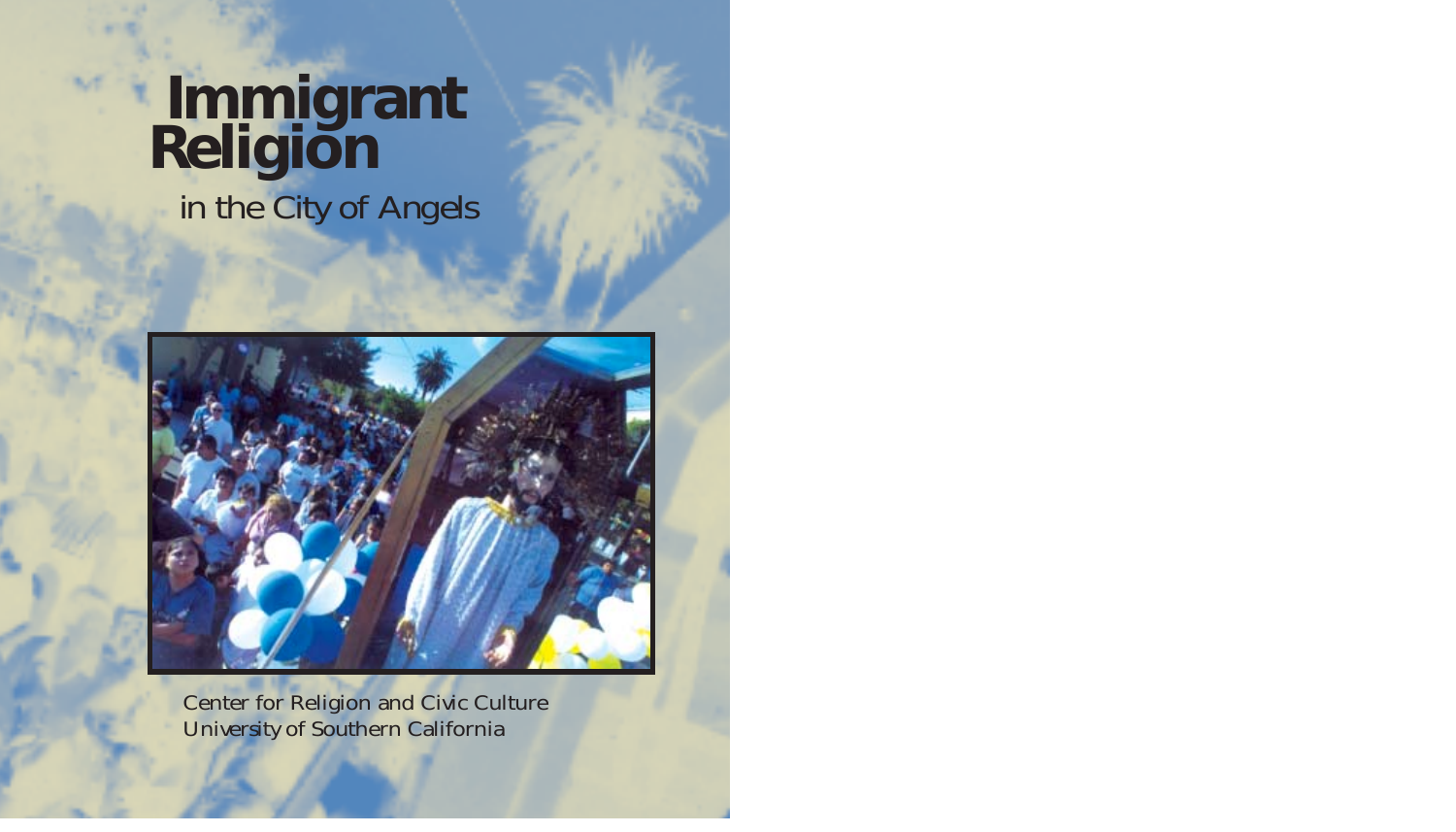#### **Table of Contents**

- 3 Executive Summary
- 5 Introduction
- 23 Religion, Immigration, and the Changing Face of Los Angeles
- 25 Immigrant Religion and Social Change in Southern California
- 31 Who Are the New Immigrants?
- 34 Responding to Life in Los Angeles
- 37 The Practical Role of Religion in the Lives of New Immigrants
- 41 The Role of Religion in the Lives of Immigrant Women
- 45 Conclusion

## **Immigrant Religion**

in the City of Angels

Donald E. Miller, *Professor of Religion and Executive Director* Jon Miller, *Professor of Sociology and Director of Research* Grace R. Dyrness, *Associate Director*

#### *Research Team:*

Ernestina Avila, Timothy Fisher, Melanie Heath, Sharon Kim, Yvette Lanausse, Susan McGhee, Sujatha Ramesh, Arlene Sánchez-Walsh, Greg Stanczak, and Sharon Suh.

Center for Religion and Civic Culture University of Southern California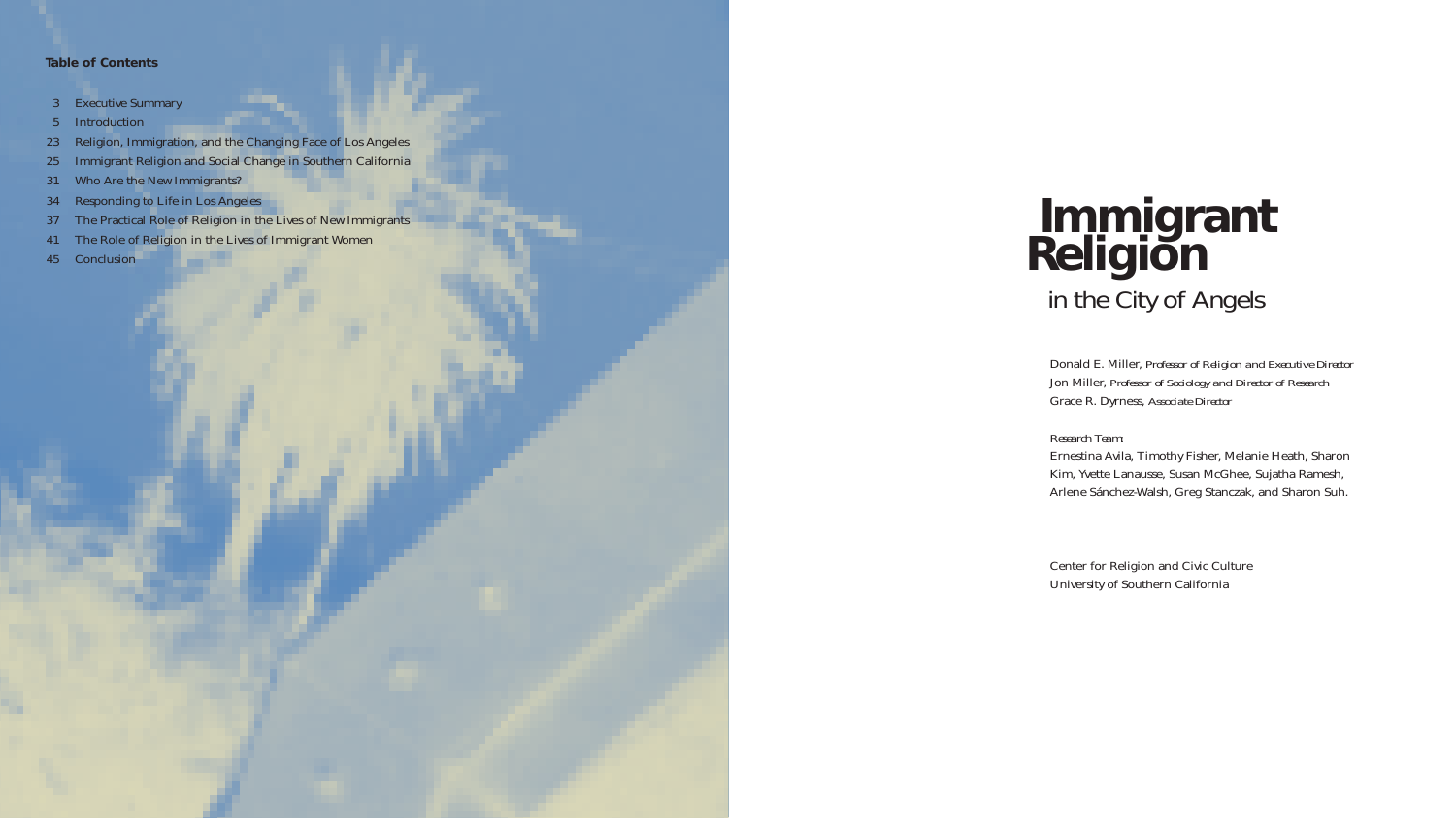#### **Acknowledgements**

*The Center for Religion and Civic Culture (CRCC) gratefully acknowledges the generous support of The John Randolph Haynes and Dora Haynes Foundation for our research on immigrant congregations and for the publication of this report. Major funding from The Pew Charitable Trusts has allowed CRCC to continue its research in this area. The center also recognizes the investment of The James Irvine Foundation whose support underwrites CRCC's infrastructure and ongoing research activities.*

*In addition to foundations, numerous individuals contributed to this report. Graduate students at the University of Southern California and staff of the Center for Religion and Civic Culture conducted field research and contributed to our understanding of the immigrant religious experience, including: Ernestina Avila, Timothy Fisher, Melanie Heath, Sharon Kim, Yvette Lanausse, Susan McGhee, Sujatha Ramesh, Greg Stanczak, and Sharon Suh. Arlene Sánchez-Walsh and Grace Dyrness assisted with the management and administration of the research project. Tim Sato contributed editorial support for this report. Jerry Berndt's photographs comprise a rich visual archive of many immigrant congregations in Los Angeles and we are pleased to include a selection of them in the pages that follow.* 

Copyright © 2001 by the Center for Religion and Civic Culture University of Southern California January 2001

#### **Executive Summary**

L O S A N G E L E S is a major gateway city for new immigrants and is already home to a population where one person in three is foreign born. Given the context of this amazing demographic shift, in the fall of 1998 the USC Center for Religion and Civic Culture launched a two-year research project to study the role of religion for new immigrants to Los Angeles. Funding for this project came from The John Randolph Haynes and Dora Haynes Foundation, which has a long-standing commitment to researching social issues in Los Angeles. A year later, The Pew Charitable Trusts decided to build on this project and add Los Angeles to the list of Gateway Cities (major ports of entry, including Chicago, Houston, Miami, New York, San Francisco, and Washington) where they are funding three-year research efforts on religion and immigration. The goal of both the Haynes and Pew projects is to document the role of religion for new immigrants living in Los Angeles, as well as to advance our theoretical understanding of religion's role in the 21st century. This report reflects our findings at the end of two years of research. At the conclusion of the Pew-funded phase of the project, in 2002, a university press book, as well as a collection of essays by scholars associated with the project, will be written.

The traditional view of the role of religion in the lives of immigrants stressed assimilation. Thus, the great melting pot subsumed cultures of origin and created an American identity that was tied to one of three religions: Protestant, Catholic, or Jewish. Today, a new paradigm of *segmented assimilation* is a more apt description of the ways in which immigrants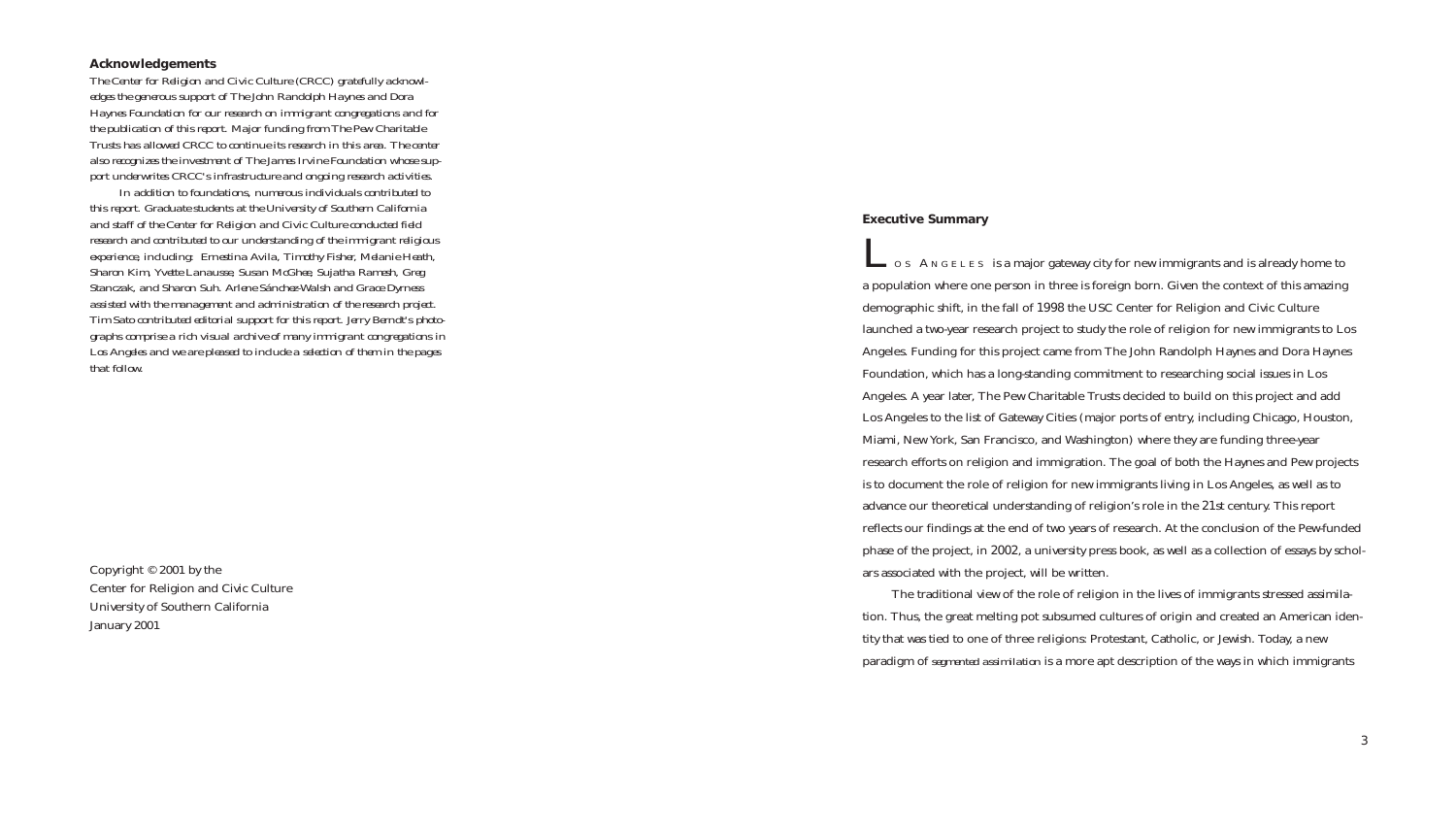adjust to life in the United States. Religious institutions, rather than merely incorporating people into the American mainstream, serve the dual functions of preserving national identities and aiding incorporation.

While immigration is affecting the entire nation, there is no question that immigrants are transforming the face of the existing religious marketplace in Los Angeles. Religious institutions are refocusing their efforts to accommodate the growing numbers of immigrants by altering their worship styles, creating multiple congregations inside the walls of a single church building, and seeking ways to show solidarity with immigrants. Moreover, denominations are creating innovative models to meet the social service needs of new arrivals to Los Angeles. Religion for new immigrants certainly includes the search for truth, but is also a human community that nurtures, expresses compassion, and challenges individuals to live up to their potential. Many immigrants who arrive without extended family and a social safety net are drawn to congregations. These congregations offer a safe haven, connection with the home country, a place to exercise leadership abilities, and formal and informal social services. For women, the new country often offers a greater sense of freedom and autonomy.

The most compelling finding during these first two years of research is that immigrants are a potential source of moral renewal at a challenging moment in United States history. The decline of civility, shared effort and civic cooperation in Western democracies is a legitimate concern in our civic context. Anchored in community, immigrants know something about extended family ties, the value of community, and the importance of preserving a cultural heritage while contributing to the new society. Immigrant congregations are contributing to the religious and civic fabric of Los Angeles. These institutions play an important role in the process of incorporating new immigrants into American society and play a mediating role to help maintain the values connected with their places of origin.

#### **Introduction**

 $\blacksquare$  HE EMOTION IN THE AIR was palpable. In a few minutes a six-foot replicate image of the Divine Savior of the World, "El Salvador," was to complete its ten-day journey from the cathedral in San Salvador to Los Angeles. Hundreds of people were gathered in the parking lot at Dolores Mission, a church in Boyle Heights that has given refuge to thousands of immigrants. The news media was out in full force, with microwave towers raised to the sky. And then the red pickup truck rounded the corner off First Street and headed south on Gless Street towards the church. People crowded into the street, wiping away tears and beaming smiles as this transnational symbol of hope and peace came towards them. After a few short speeches, a Mariachi band stepped to the front of the procession and the crowd sang and prayed its way through the housing projects surrounding the church.

A week later, thousands of Salvadorans gathered in front of Precious Blood Catholic Church in Pico-Union and witnessed the transfiguration of "El Salvador" as he descended down into a huge world globe they had constructed, and minutes later reappeared in a white robe. Perhaps the most touching stories came from the pilgrimage northward, where mothers, who had bid farewell to sons and daughters a decade earlier in El Salvador, kissed and touched the image which connected them with their loved ones, some of whom, we must suppose, now joined the processions of the figure around the streets of Los Angeles.

Several months earlier and twenty miles south of the scene in Boyle Heights, a less dra-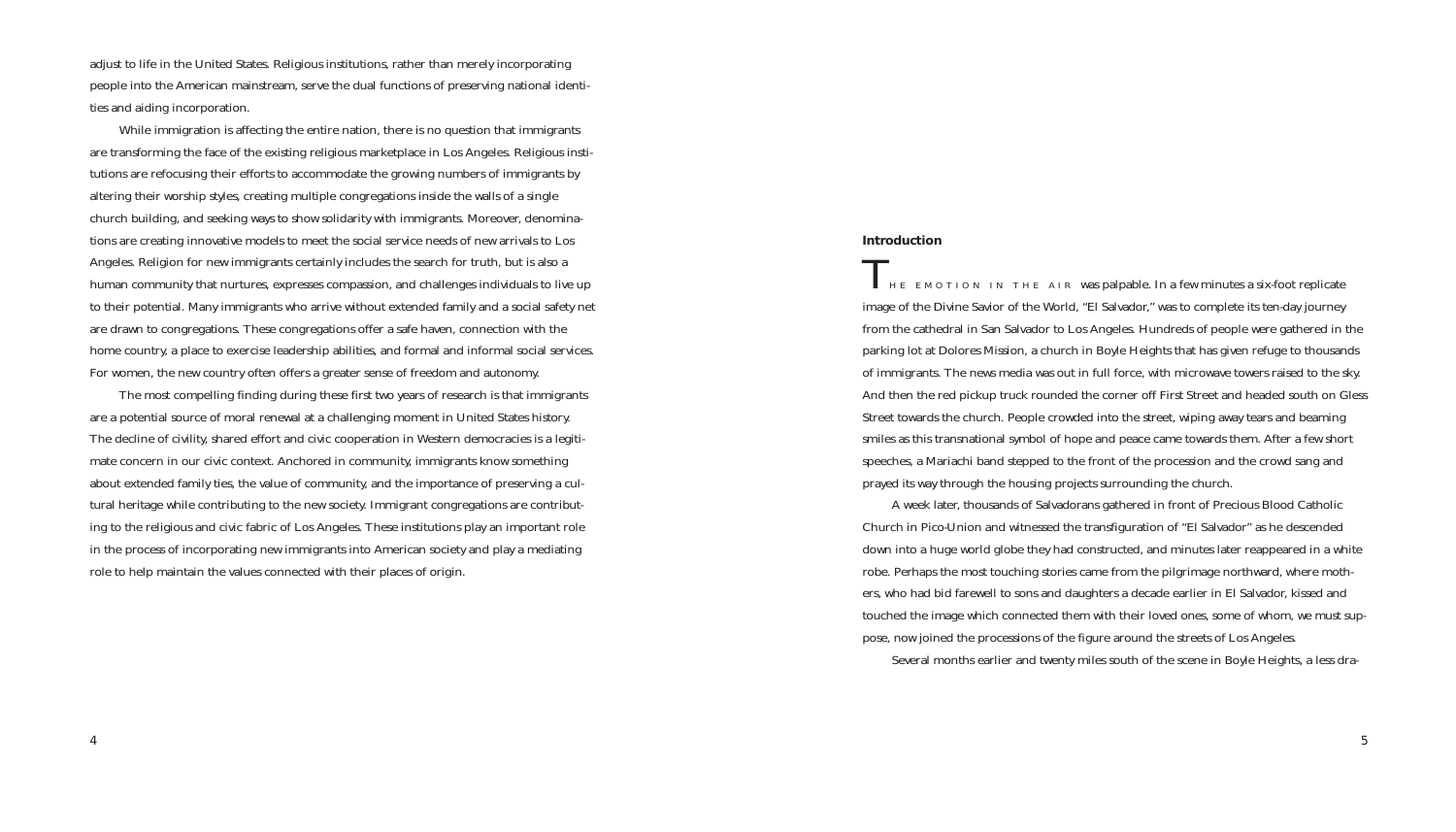matic but equally important event occurred in a Cambodian Buddhist monastery in Long Beach. Nearly a thousand people crowded into Temple Khemara Buddikaram, bearing food and gifts, to pay homage to their departed relatives. As Rev. Chhean burned slips of paper with the deceased ones' names, his fellow priests chanted, and family units sat together on the floor unpacking their canisters of food, remembering together the events that had brought them to this strange land. There was a young woman in the group who, as a child, had walked through the "Killing Fields" over dead bodies as she and her family made their escape from Cambodia. And there was a woman, now middle-aged, whose two children had died on the same day from dysentery in the early 1970s. Is it any wonder that there are 150 documented cases of psychosomatic blindness among women in Long Beach who witnessed the torture of their husbands, the rape of their daughters, and the obliteration of their villages? Rev. Chhean, who has training in psychology, refers his members to a local clinic for medication and treatment when they are amenable to western styles of intervention, and otherwise he performs magical incantations to help them cope with the trauma of their past.

A few weeks later in the San Gabriel foothills, an age-old ritual is repeated in the city of Pasadena where approximately ten thousand Armenians have settled. Resident here are the sons, daughters and grandchildren of survivors of the genocide in Turkey which claimed the lives of 1.5 million Armenians. It is Saturday, and Tavit (David) is being baptized at Saint Gregory the Illuminator Armenian Apostolic Church. The young child cries as he is held naked in the baptismal font and Father Vazken pours water on him, following the most ancient rite of Christendom — a rite that has been practiced for 1700 years since the time Armenia became the first nation to convert to Christianity. After the baptism, Father Vazken tells a visiting journalist that Armenians can never accept the Turkish denial of the genocide, but, on the other hand, he has chosen every April 24th — the day commemorating victims of the genocide — to have a blood drive at the church. In this way, the blood of Armenians is available to all — perhaps, as he said, even to a Turk who is in need.

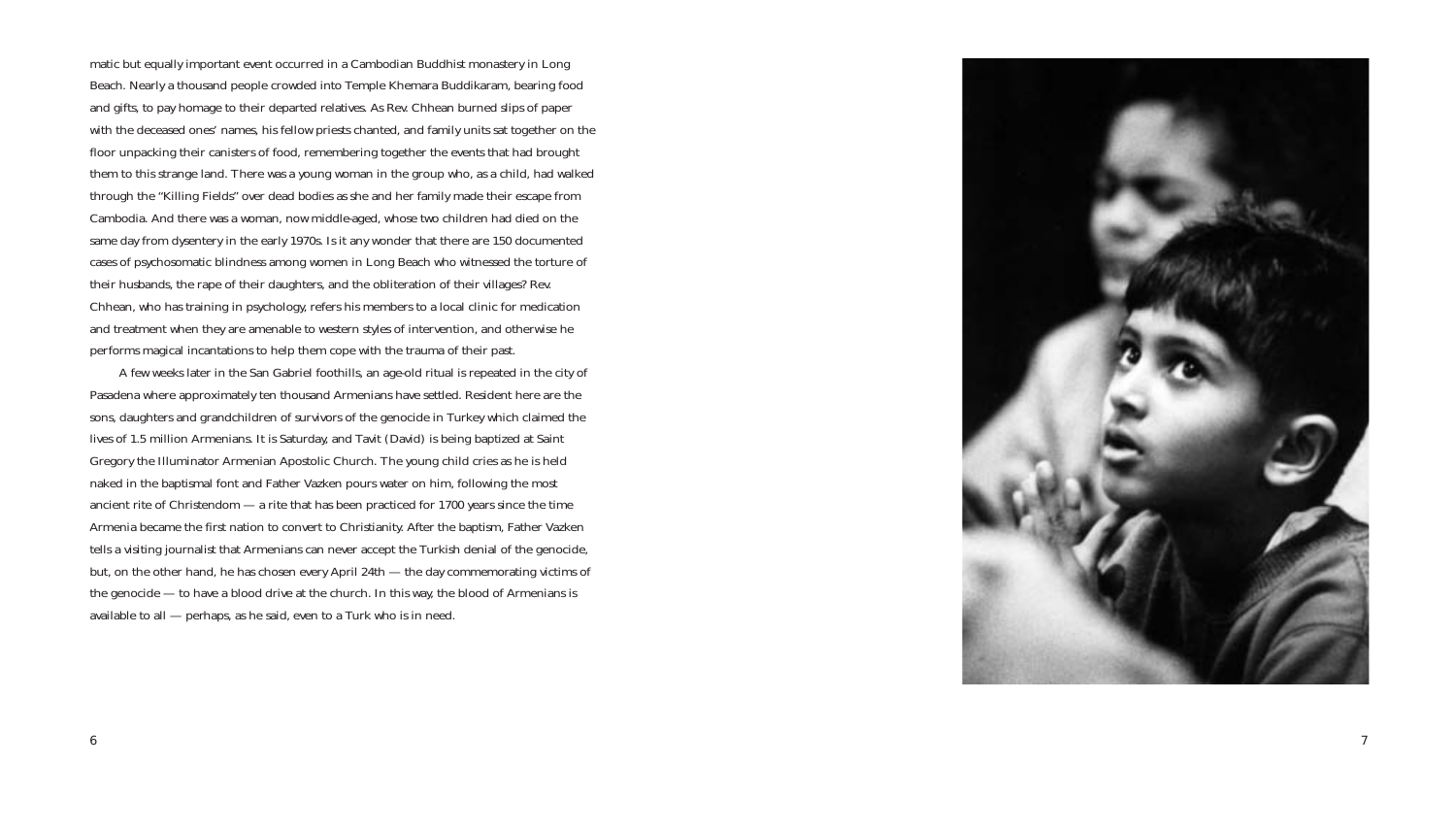

**The Armenian Apostolic Church celebrates the religious and cultural ties of a diaspora community. Father Vazken Movsesian (right) enacts the oldest rite in Christendom as he baptizes a child at Saint Gregory the Illuminator Armenian Apostolic Church in Pasadena. Fr. Movsesian (above) leads students in an April 24th ceremony to remember the 1.5 million Armenians who lost their lives during the 1915 genocide in Turkey.** 

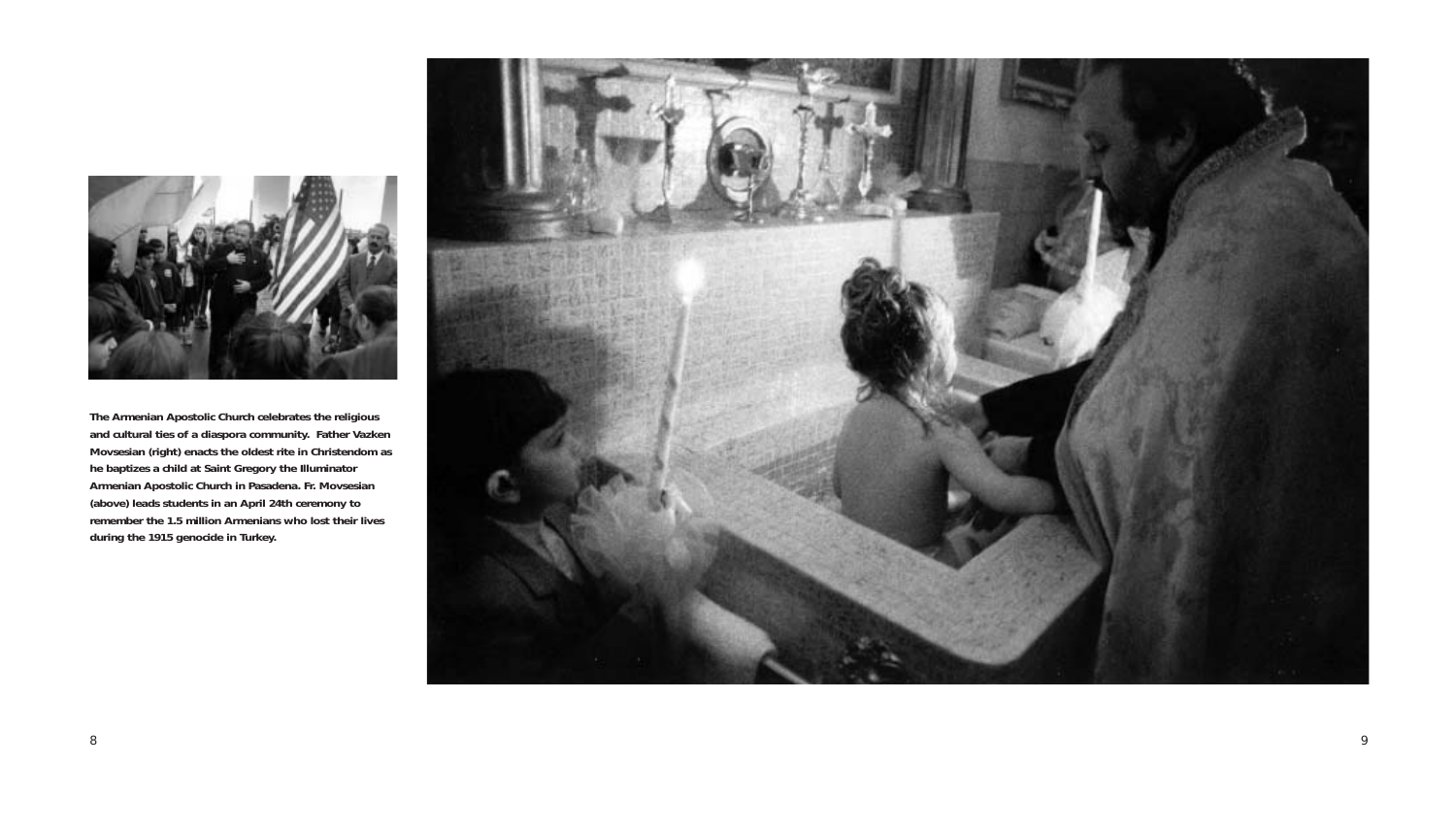

**Hsi Lai Temple is an architectural monument as well as a functional monastery. It is a place where people, particularly Chinese from Taiwan, come to connect with their cultural and spiritual roots. Daylong retreats (shown here) are opportunities for lay people to experience Hsi Lai as a cultural and spiritual reservoir.**

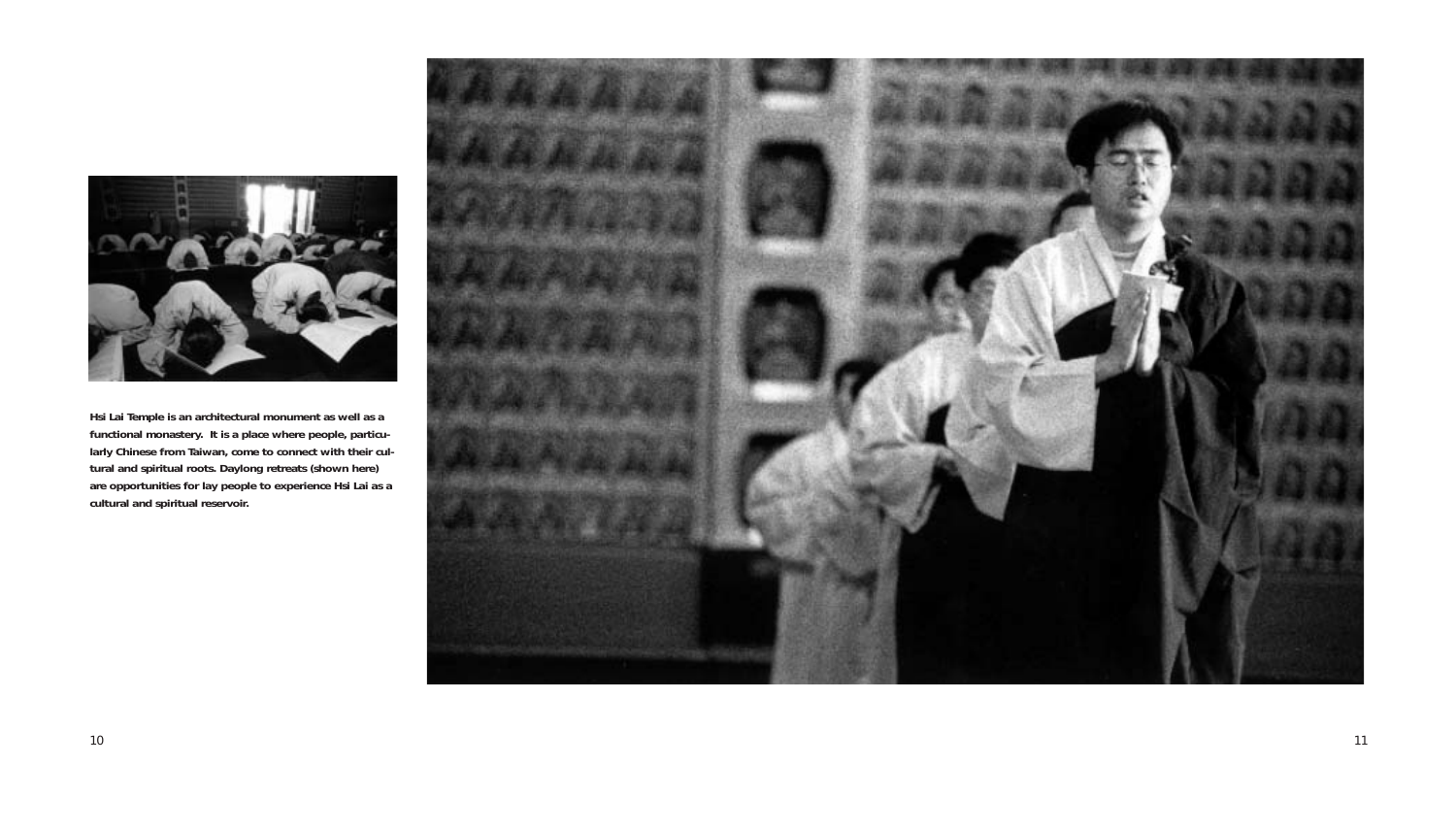

**The Swaminarayan Hindu Temple provides a peer group that articulates through rite, ritual, and communal activities the values associated with the homeland. Devotional activities, Gujarati language classes, and cultural festivals are regular events at the temple. The ascetic tradition is a very important component of the religious practice for the** *sants***, monks who are trained in Gujarat and provide leadership for local temples. One of the Whittier temple's sants is shown here (right).**

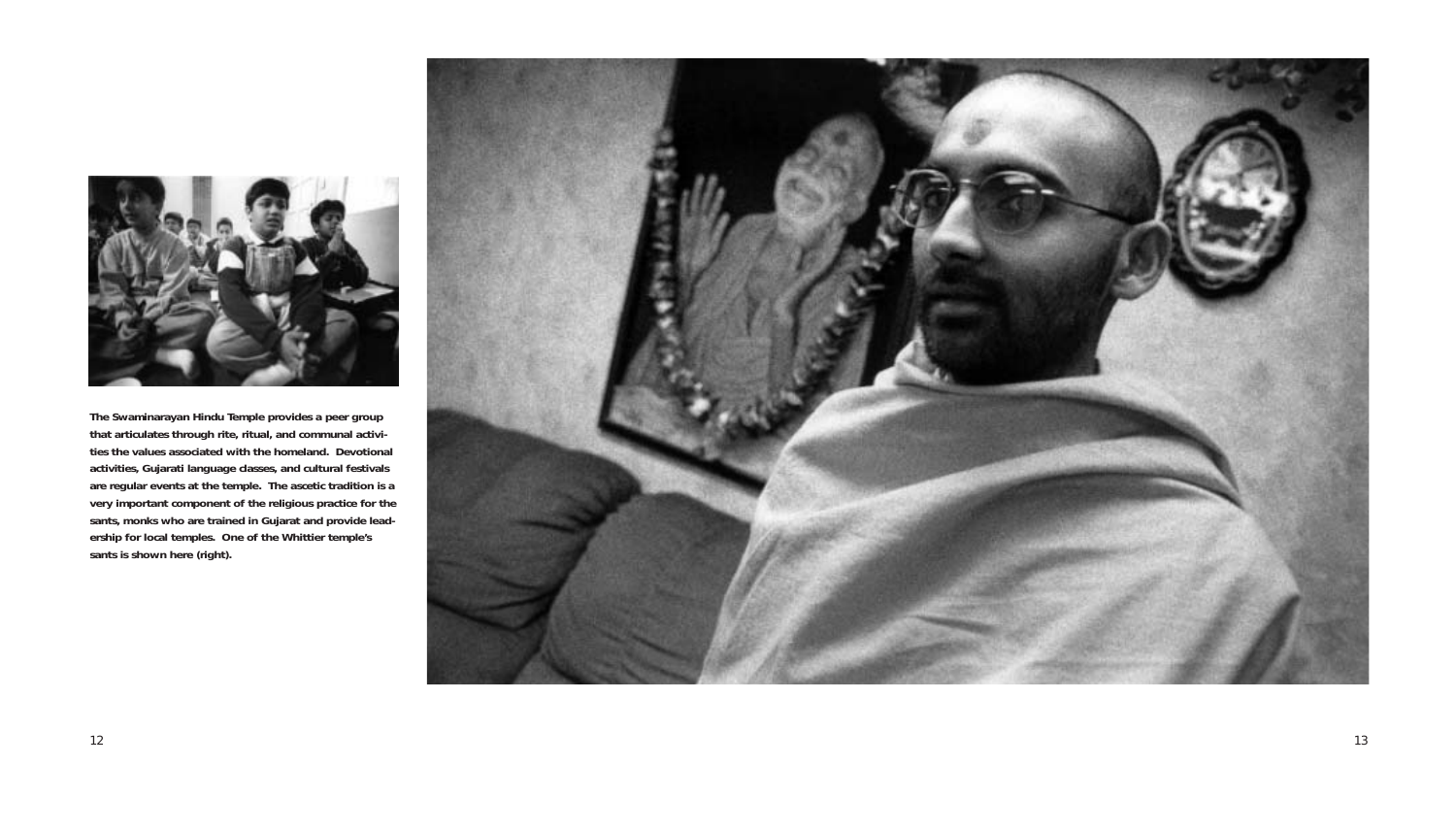

**St. Thomas the Apostle in Pico-Union, an area that is populated predominantly by Central American immigrants, has traditional Catholic mass and has embraced a charismatic movement of lay leaders. Every Friday night, a group called** *El Sembrador* **(The Sower) leads a service with enthusiastic praise choruses and hand clapping, followed by a period of healing and laying on of hands.**

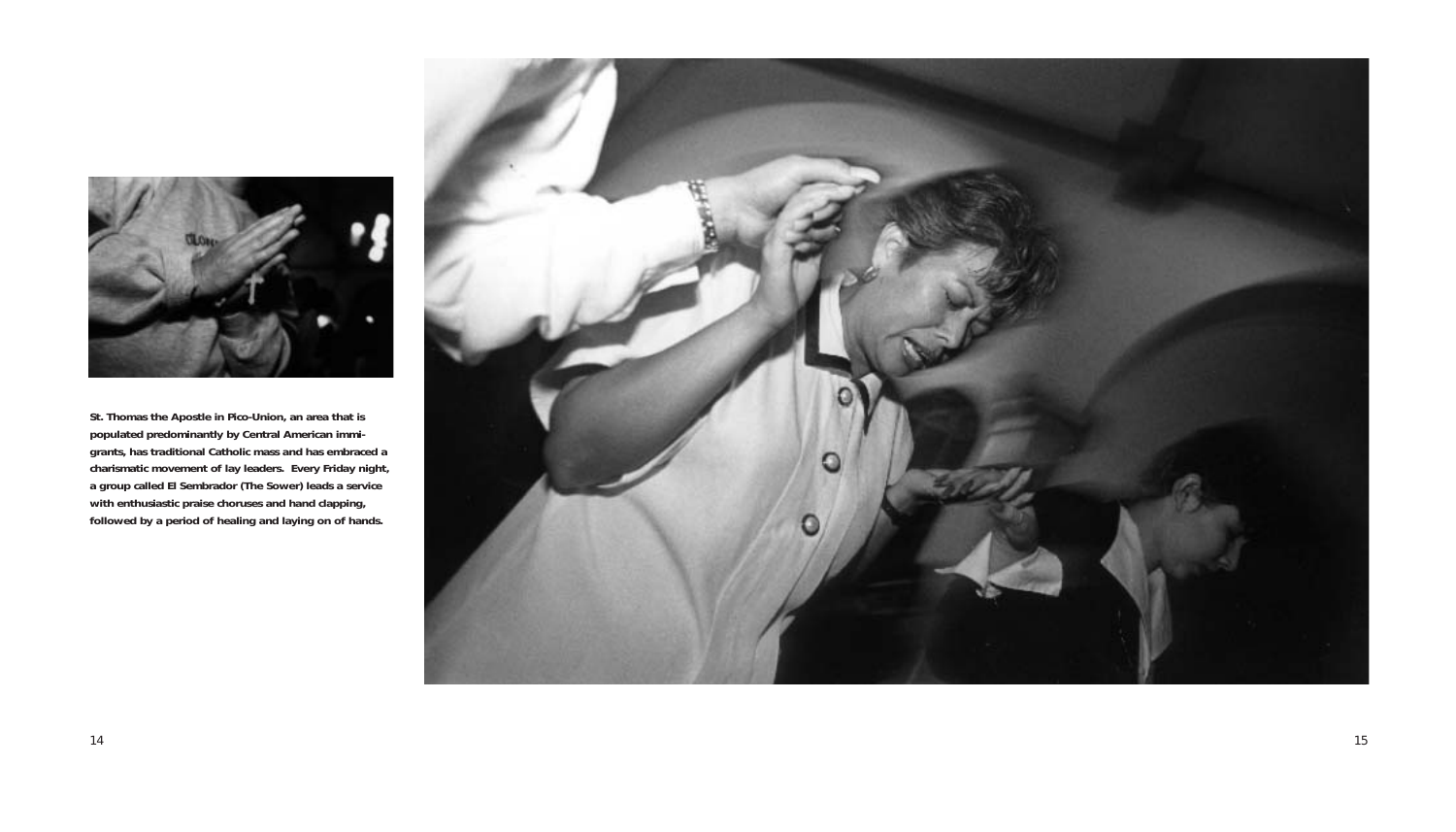

**Muslims in Los Angeles undoubtedly take the prize for being the most multiethnic religious group in the city. Some have called Friday "Salat" prayer services at Masjid Omar ibn Al-Khattab (above) "the United Nations on its knees." Girls from the New Horizon School in Los Angeles (right) take part in a prayer service.**

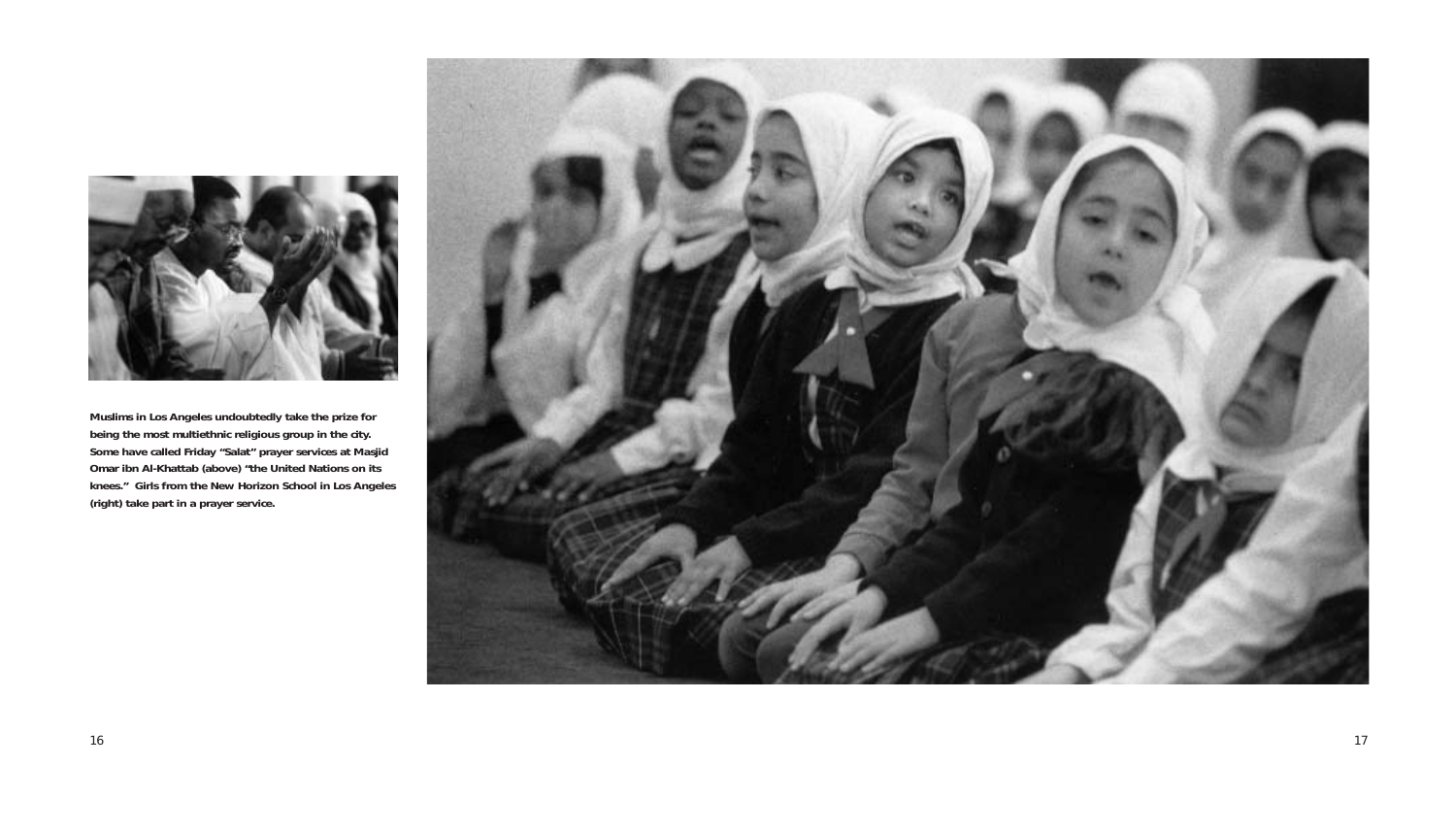

**St. Philomena Catholic Church in Carson is an example of the amazing diversity in the Archdiocese of Los Angeles. Filipinos represent the second largest Asian group in Los Angeles County. Since 1980, the Asian population has increased from six percent to twelve percent of the total population.** 

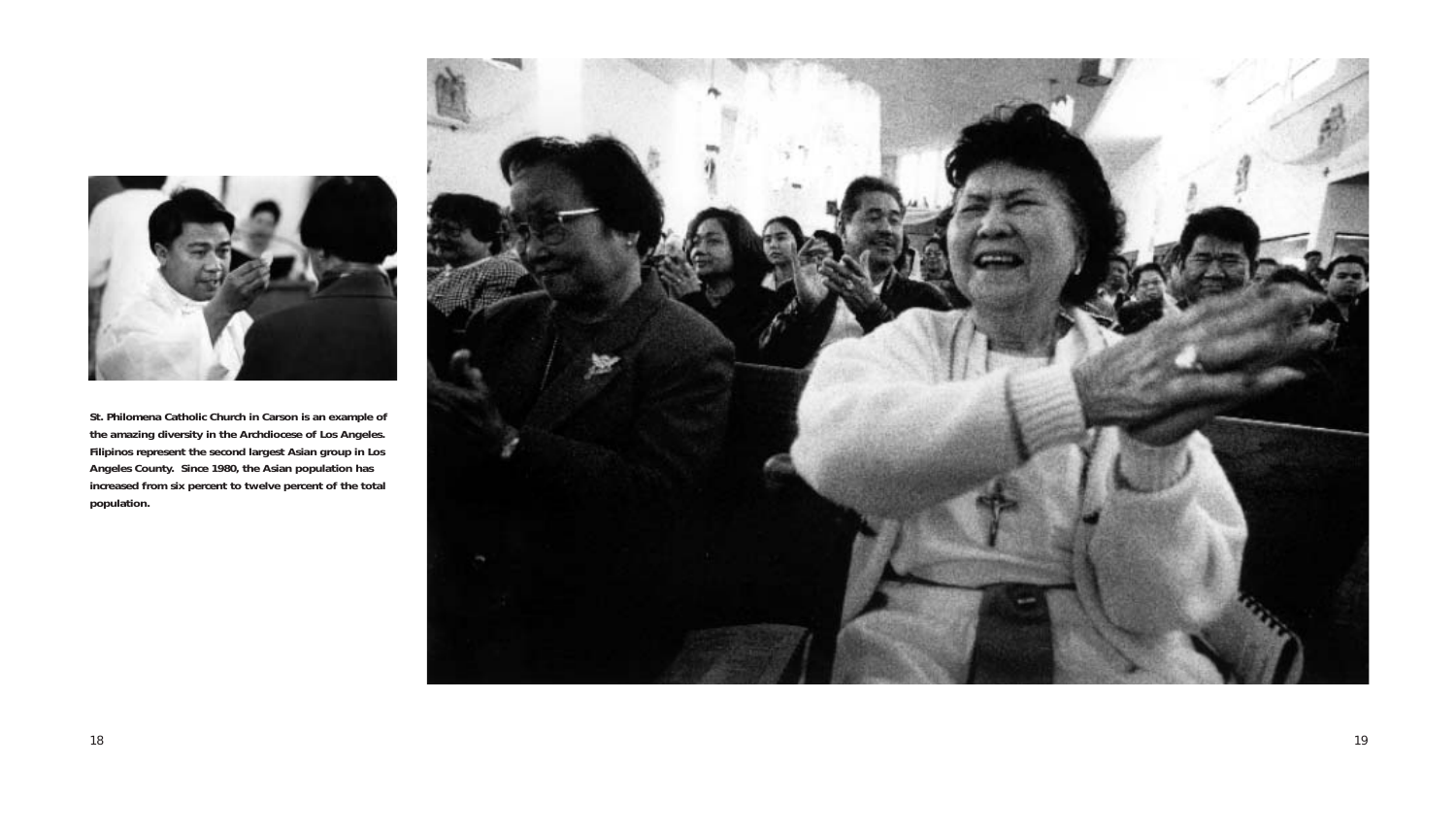

**Guru Nanak founded Sikhism in the early part of the fifteenth century and it is now the world's fifth largest religion. Vermont Gurdwara in Hollywood is one of a handful of Sikh temples in the Los Angeles area. Tej Suri, a Sikh from Punjab and deputy assessor of Los Angeles County, was recently quoted in the** *Los Angeles Times:* **"'In God we trust.' You see it on every bill in America. Also, 'All men are created equal.' It is the same for us. We believe like Americans."** 

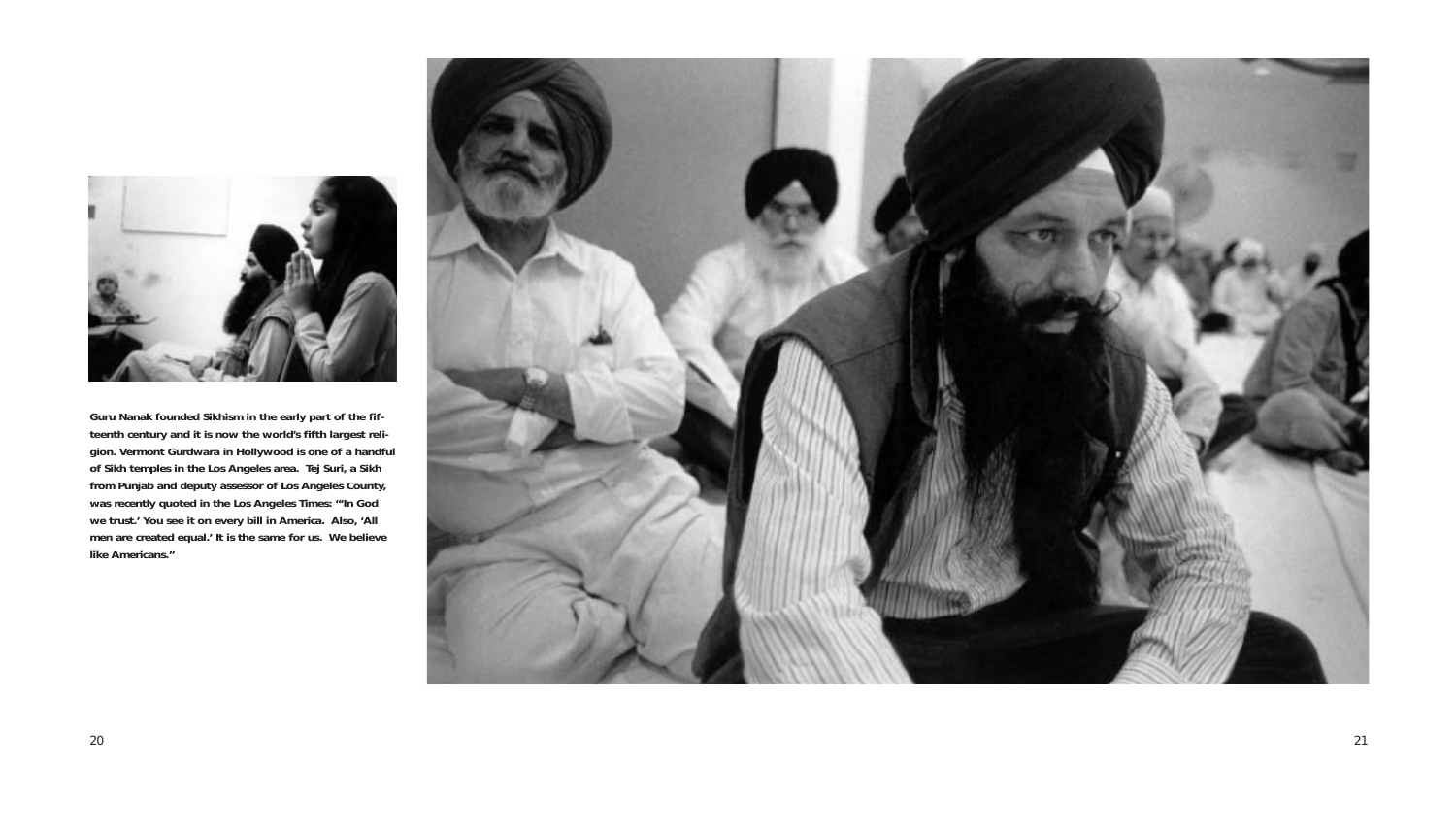

#### **Religion, Immigration, and the Changing Face of Los Angeles**

O S A N G ELES, a major gateway city for immigrants coming to the United States, is undergoing a dramatic shift in population. Nearly one person in three in the county is foreign born. Latinos currently constitute 44 percent of the population and Asians, at 12 percent, have surpassed African Americans (10 percent) who are gradually declining as a proportion of L.A. County's residents. But these are not the only immigrant groups in Los Angeles. There are more immigrants from the Middle East in Los Angeles than any other region of the country. Armenians, for example, are the second largest group of limited-English speaking students in the Los Angeles Unified School District. (Over one hundred different languages are represented by children in the Los Angeles Unified School District, with Spanish speaking students being most numerous followed, in rank order, by students speaking Armenian, Korean, Cantonese, Vietnamese, Khmer, Filipino, Mandarin, Farsi, Russian, and Arabic.) There are also immigrants from Africa, as well as a continuing trickle from Europe. **L**

In 1990, Los Angeles was home to 3.9 million immigrants — 400,000 more than

New York. Today, approximately one-third of all the zip codes in Los Angeles County do not have a single ethnic group that constitutes a majority. Los Angeles leads the way in redefining the ethnic composition of the State of California, which is now just 49.9 percent Anglo.

The traditional view of religion's role for immigrants stressed the function of assimilation. This view fit the reality prior to the 1960s when most newcomers were from Europe and who, in a generation or two, were thoroughly incorporated into American life — barely distinguishable from the rest of the population. However, with the amendment of the Immigration and Nationality Act in 1965, the pattern of immigration changed radically, enabling large numbers of individuals from Asia, Africa, and Latin America to emigrate much more easily. In 1998, for example, the top ten sending countries to the United States (in order) were Mexico (131,575), China (36,884), India (36,482), Philippines (34,466), Dominican Republic (20,387), Vietnam (17,649), Cuba (17,375), Jamaica (15,146), El Salvador (14,590), and Korea (14,268). Each year, roughly a million new immigrants come to the United States, 700,000 of them legally and approximately 300,000 illegally.

While many of America's new immigrants are assimilating in much the same way as did European immigrants of earlier years, there are nevertheless some impor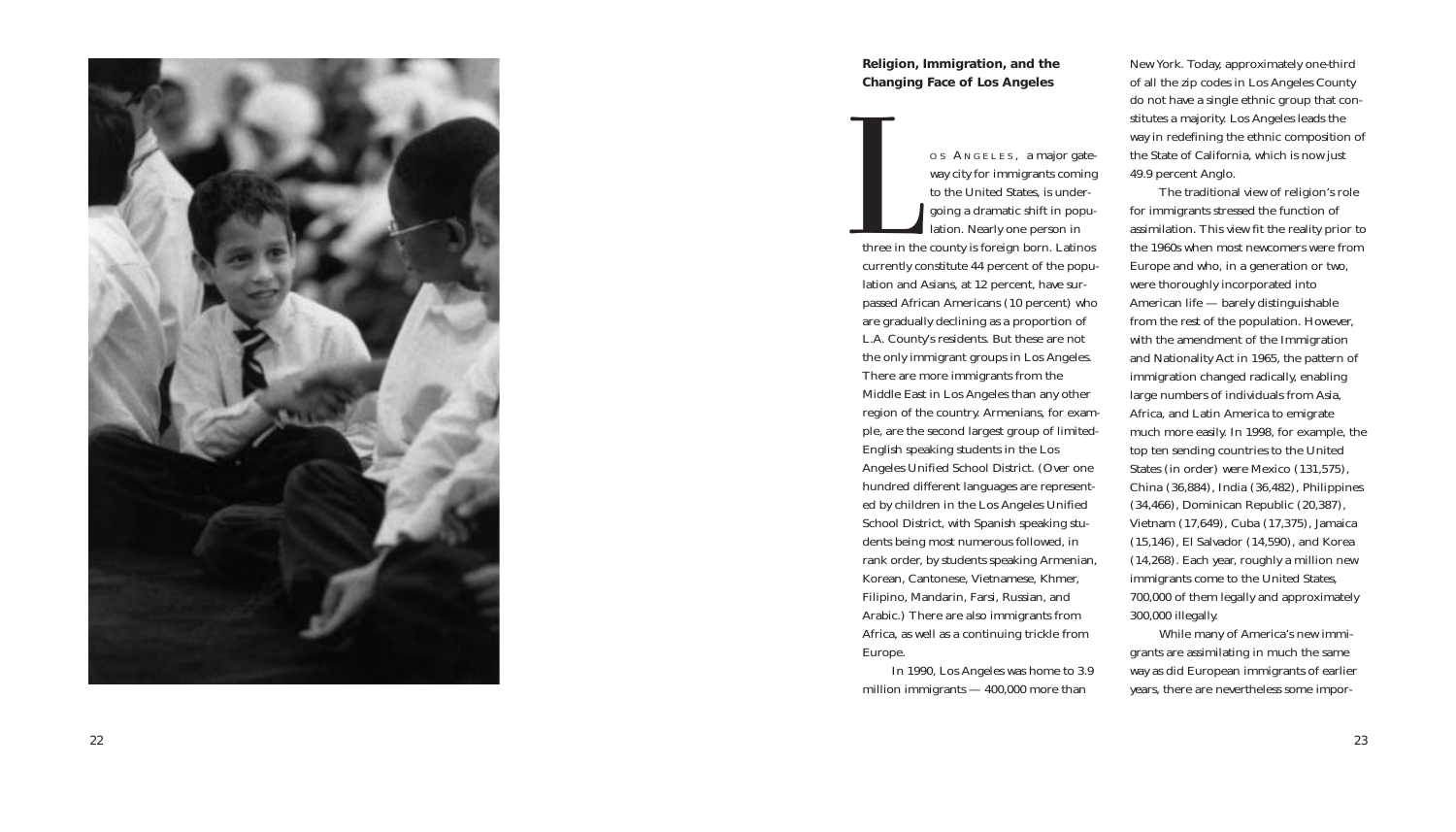tant differences. For one thing, many of the new immigrants are Asian, Latin American, or African, and, hence, even after English has become their primary language, they still are distinguishable from the typical Anglo-American. Furthermore, many new immigrants do not share the Judeo-Christian background of earlier generations of immigrants. To the contrary, they are Buddhists, Hindus, Muslims, Sikhs, and Mayans. Hence, the old argument that, regardless of one's ancestry, one could be a "true American" so long as one was a Protestant, Catholic or Jew, is simply no longer accurate.

In the new paradigm, religion may aid in incorporation to the United States, but it also functions to preserve identification

#### *Los Angeles County's Changing Demographics*



with the home country. It helps immigrants maintain their national identity as Guatemalans, Armenians, or Koreans. True, some members of the second generation join "American churches" and shed their connection with the homeland. But it is equally likely that many of these immigrant congregations will continue into the second and third generation — if not longer precisely because they are places where ethnic groups can enjoy the company of individuals with similar roots. If there is a melting pot facilitated by religion, it is around identification as Latino Catholics, Asian Protestants, or Muslims from the Middle East and Asia. For example, Latinos from Mexico, Puerto Rico, Guatemala and El Salvador search out points of commonality as they worship together in their Catholic or, increasingly, Pentecostal churches. Alternatively, Muslims from Iran, Egypt, and Lebanon, as well as the Indian sub-continent, find common connections as they pray together in their local mosque, even if they were possibly antagonistic

toward each other in their home country. And some second generation Korean churches are turning into "Asian enclaves" which attract Filipinos and Chinese in addition to immigrants from Korea. For all of these reasons, many researchers agree that a more appropriate

model for today's immigration may be that of *segmented assimilation* in which preservation of immigrants' own values and promo-

tion of national solidarity with the homeland are compatible with assimilation to American culture. Thus, under this model, religion has two social roles, not one, and they are not contradictory in an era of global connectedness. So long as the United States was the great melting pot where people lost their language within a generation and sought to blend with the dominant culture as quickly as possible, religion functioned as an unofficial instrument of the state, helping people to assimilate —even if many first generation immigrants continued to gather nostalgically in church basements to speak their native language, eat their ethnic food, and celebrate some of the customs from the homeland.

The assimilation or incorporation function is still a major social role of religion in the United States. But since the mid-1960s the churches, temples, mosques, and synagogues have expanded their roles as they mediate between the country of origin and the country of residence for many immigrants and their offspring, serving as some of the most important points of reference as individuals create *bicultural identities.* Indeed, the immigrant congregation is unrivaled as the place where homeland values are maintained, celebrated, and passed on to the next generation. And in performing this function, religion is permanently changing the face of religion in Southern California.

#### **Immigrant Religion and Social Change in Southern California**

#### IN CONTEMPORARY PARLANCE.

the arrival of immigrants in large numbers has changed the religious marketplace of Los Angeles and existing religious institutions have responded in visible ways. Church marquees and other announcements of the times and subjects of religious services are not in one language but often two, three, or four. In the Catholic archdiocese, more than 60 percent of the 4 million members are Latino and there are Spanish language masses in 196 of 287 churches. There are Catholic churches where more Filipinos than Anglos worship. And, similarly, there are Catholic churches with niche congregations of Vietnamese and other Asian populations. Clearly the Catholic hierarchy is scrambling to meet the demands of these new immigrants to Los Angeles, and learning Spanish is a requirement for all seminarians. Given the shortage of clergy in the U.S., the Catholic Church relies increasingly on priests trained in Mexico and elsewhere in Latin America. These priests, being themselves immigrants, are in this respect close to their parishioners in Los Angeles, but, because of their conservative theological training they are sometimes at odds with many of the things the church is doing to accommodate its changing membership base.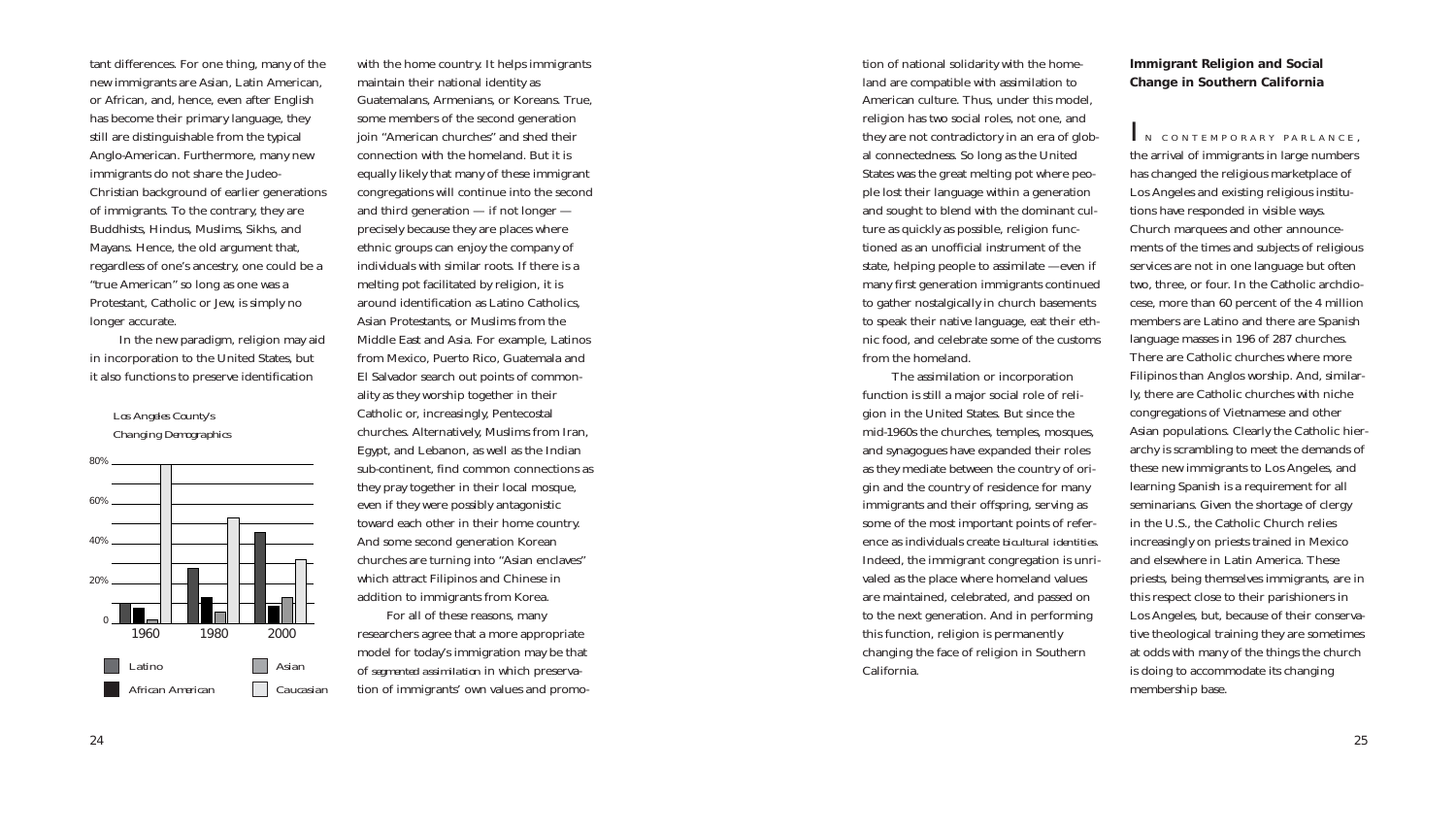Catholics are not the only group responding to changing demographics. All over Los Angeles County there are Protestant churches with multiple congregations. In Glendale there is a Presbyterian church with Arabic, Filipino, Spanish, Armenian, and English speaking congregations all meeting on the same campus. A Nazarene church in downtown Los Angeles (indeed, the "mother church" of that historically Anglo denomination) has set up separate governance structures for its Filipino, Spanish, Korean, and English congregations, with each having proportional representation in church decisions. In Pasadena, an evangelical "mega-church" has given over to a Spanish-speaking congregation the sanctuary that the Anglo congregation outgrew. Moreover, it has hired a staff to minister to the growing Latino population in the immediate neighborhood of the church. On Broadway in downtown Los Angeles, several ornate former "movie palaces" have been turned into churches, and one of the largest congregations there is the Universal Church, an import from Brazil.

Predominantly Anglo churches are also seeking to symbolize their solidarity with the changing demographics of Los Angeles. For example, at All Saints Episcopal Church in Pasadena, songs in Spanish are often incorporated into the liturgy, even though very few Latinos attend this upper-middle class church. Thanks to the efforts of the custodial staff, All Saints

has formed a partnership with Agua Verde, a village in Mexico where the joint effort has helped to construct a library and launch other social projects. In some Protestant churches, such as Immanuel Presbyterian in the Wilshire District, there has been a dramatic blending of Protestant and Catholic elements in their worship. A person who attended the Good Friday "Stations of the Cross" procession through the streets adjoining this cathedral-style church might think it is a Catholic service as the crowd stops to pray and listen to short homilies before homemade altars and shrines that have been placed on the sidewalk. Mainline Protestant churches that are not embracing the culture of their neighborhood residents are dying, and consequently there is great interest by Methodists, Baptists, and other denominations to figure out strategies for ministering to the new residents in their neighborhood.

The religious "marketplace" changes in response to "consumer" demand, and consequently some of the fastest growing churches in Los Angeles are Pentecostal and charismatic, because these are among the most vital congregations in the members' homelands. For example, according to some reports Guatemala is 30 percent Pentecostal and growing — much to the dismay of Catholic clergy who sometimes accuse their Protestant colleagues of "sheep stealing." On the other hand, some Catholic churches have embraced a charismatic

movement of lay members. Every Friday night at St. Thomas the Apostle in Pico-Union, an area that is populated predominantly by Central American immigrants, a group called *El Sembrador* (The Sower) leads the congregation in enthusiastic praise choruses and hand clapping, followed by a period of healing and laying on of hands. Furthermore, Catholics are accommodating their members' desire for concrete symbols in their lives. A replica of the image of the Virgin of Guadalupe was brought to Los Angeles and became the focus of a commemoration mass in the Los Angeles Coliseum that drew tens of thousands of enthusiasts. It was clear that this image of the Virgin had been elevated to the status of a transnational symbol of immigrant hope as people carried flags from the many nations represented in the Catholic archdiocese's multiethnic membership.

As immigrants are attracted to Los Angeles from many parts of the world, they are building impressive houses of worship as expressions of their commitment and in doing so are changing the landscape of religious and community architecture. The Hsi Lai Temple in Hacienda Heights is the largest Buddhist temple in the Western Hemisphere. It is an architectural monument, as well as a functional monastery, and place where people, particularly Chinese from Taiwan, come to connect with their cultural and spiritual roots. The Malibu Hindu Temple is also an architectural gem,

and the Swaminarayan Hindu sect, with headquarters in Whittier, has been attempting to buy a substantial parcel in Southern California in order to build a temple that reflects their affluent congregation from India. One must also include in the list of architectural masterpieces the King Fahd Mosque in Culver City, which is just one of 68 mosques in Southern California. Indeed — consistent with speculation that Muslims will outnumber Jews in the United States within the next decade — Los Angeles has the third largest number of mosques in the United States, after Chicago and New York.

Although the evidence is not usually architectural, it is Koreans who are by some measures the most obviously religiously committed group of immigrants in the Southern California basin. Church attendance is pegged at 80% or more, and two of the largest congregations (Young Nak Presbyterian Church, just east of downtown Los Angeles, and the Oriental Mission Church in Koreatown) welcome more than 5,000 worshippers each Sunday. When one of our graduate researchers wanted to look at predominantly Korean Christian student groups at UCLA, she found herself dealing with over a dozen recognized organizations. Some estimates suggest that there are as many as 600 immigrant and second-generation Korean churches in the Los Angeles area. Many of these are small congregations that offer leadership opportunities to immigrants who too often feel shut out from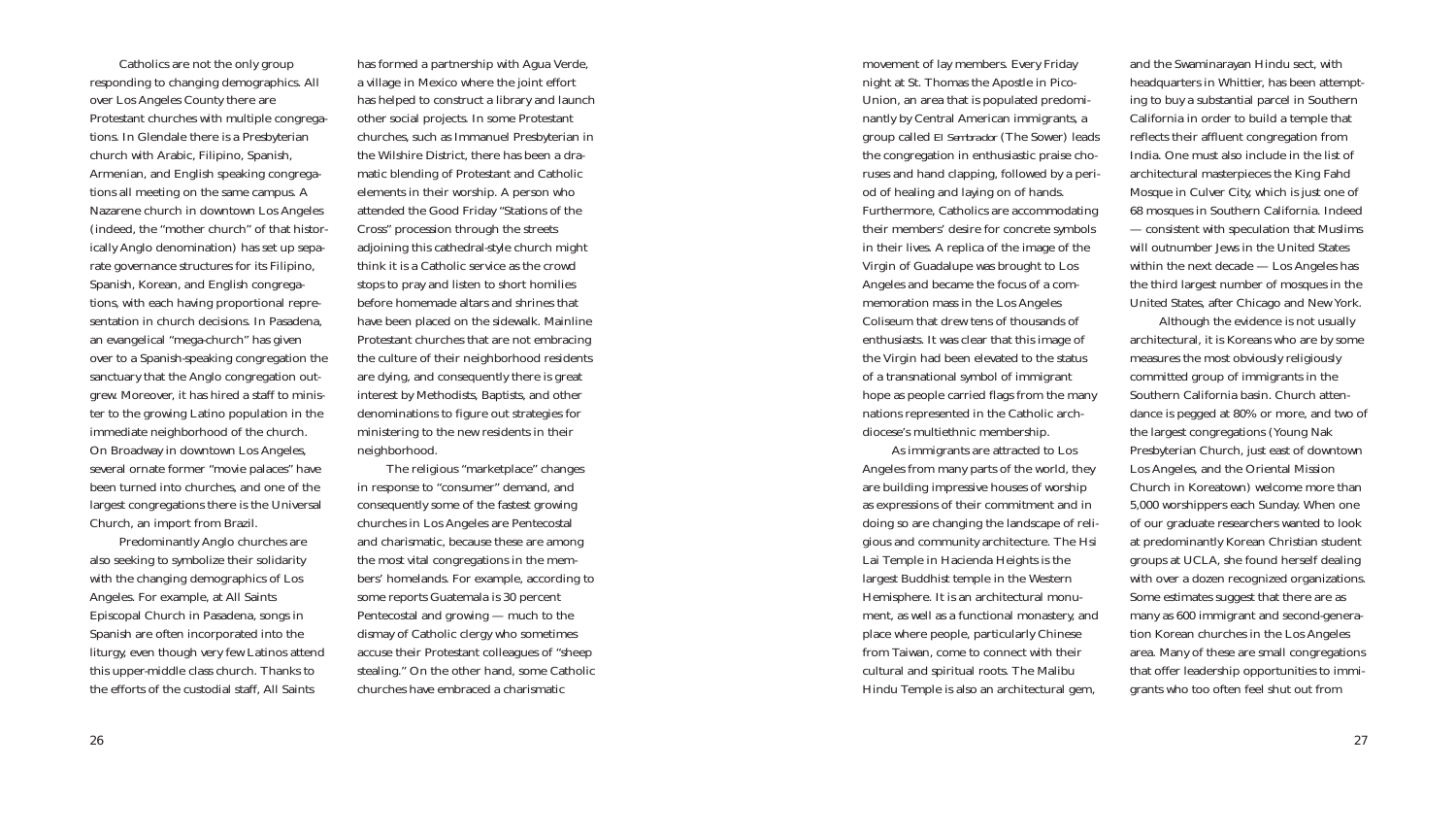mainstream society or from long established and culturally conservative Korean churches. The influx of Korean Christians has been important to the financial health of Protestant seminaries and colleges in Southern California, with Fuller Seminary, Claremont School of Theology, and Biola University all having high percentages of Korean and Korean American students. As is true with many immigrant groups, Korean churches are deeply committed to missionary work in various parts of the world, and from their base in Los Angeles they are sending missionaries to Mexico and elsewhere in Latin America, as well as to countries in the former Soviet Union.

Armenians, who are also well represented in Los Angeles County, have large immigrant populations in Glendale, Hollywood, and Pasadena. This ancient Apostolic church has two different branches, but there are also dozens of evangelical Armenian churches that are competing for the flock, and from all appearances, rather successfully. Like many immigrant groups, these churches have private day schools as well as Saturday schools where children and youth come to learn the language and something about the customs and history of the homeland. Armenian churches also play a major role in diaspora politics, with their members supporting political candidates who are advocates for the homeland; additionally, hundreds of thousands of dollars are funneled by the church and its ancillary

organizations back to the homeland for various relief and development projects. While there is no doubt that immigrants are reshaping the religious marketplace, what else can we say about their impact and their contributions to this "City of the Angels"? The answers are complex and sometimes subject to debate. That the evolving mix of nationalities forever alters the rhythm of "race and ethnic relations" in Los Angeles hardly needs to be pointed out. Even the dynamics of electoral politics have shifted dramatically in response to recent spikes in applications for citizenship and rates of political participation in immigrant communities. Immigrants are also altering the economy — and even the social fabric of the city.

While the majority of Angelenos may not consider the contributions of immigrants to the local economy to be significant, there is important evidence to the contrary. Some economists say that the relatively robust economy of Southern California is linked to the rapid growth of firms with fewer than 50 employees, reliant to a very large degree on immigrant labor, whether they are in the garment industry where sweatshop conditions often prevail, or in the "high-tech" sector that relies increasingly on foreign-trained professionals. Occupancy rates of high rise office buildings and the continuing attraction of tourist venues, restaurants, and hotels are linked directly to a reliable and growing

service sector, again largely immigrant based. Middle-class lifestyles, occupational opportunities, and two-earner incomes are predicated upon the availability of affordable child care and household labor, again provided almost entirely by immigrant workers. The rapid aging of the U.S. population creates a growing demand for health care and elder care occupations, and increasingly this demand is met by immigrant workers performing valuable functions on both the higher (e.g., physicians and nurses) and lower (attendant care) rungs of the employment ladder.

Among academics such as Robert Putnam (author of a popular book called *Bowling Alone*), there is a deep concern that our "social capital," by which he means collective effort and shared commitments, is decreasing in American society. He captures this sentiment in the metaphor of solitary bowling: more people than ever bowl, but they are bowling alone, not in leagues. He also notes in the same vein the decline in people volunteering to oversee Boy Scout troops or joining such traditional collective organizations as the PTA and the League of Women Voters. But how do immigrants fit into this schema and what do they offer to Los Angeles?

Quite simply, immigrants can be an important source of moral renewal. In every one of the twelve immigrant groups that we studied for this project, there was an emphasis on values associated with family,

children, and community. If one of the problems of modern society is the breakdown of primary institutions such as the family, fueled by a rugged individualism that puts self and consumerism above all other values, then we have something to learn from our immigrant populations. Indeed, the primary concern that immigrants express about raising their children in this society is that it is difficult to maintain a focus on sharing communal values in a society so dominated by consumerism and self-interest. Their efforts in this regard are visible in the parks in our urban neighborhoods, filled with families picnicking and playing soccer. These public gatherings are settings where children are typically taught to respect their elders as they interact with the members of an extended family.

Religion and culture are inseparable for all of these immigrant groups. Homeland values are integrally tied to their religious practice, and these values are renewed as well as enacted in feast days, festivals and other celebrations — many of which are connected to the religious calendar of the country. A Mayan from Guatemala said that in his community he was taught that even one glass of water needs to be shared by *all* members of the community, which sharply contrasts with the pervasive individualism that competes with the spirit of community in the United States.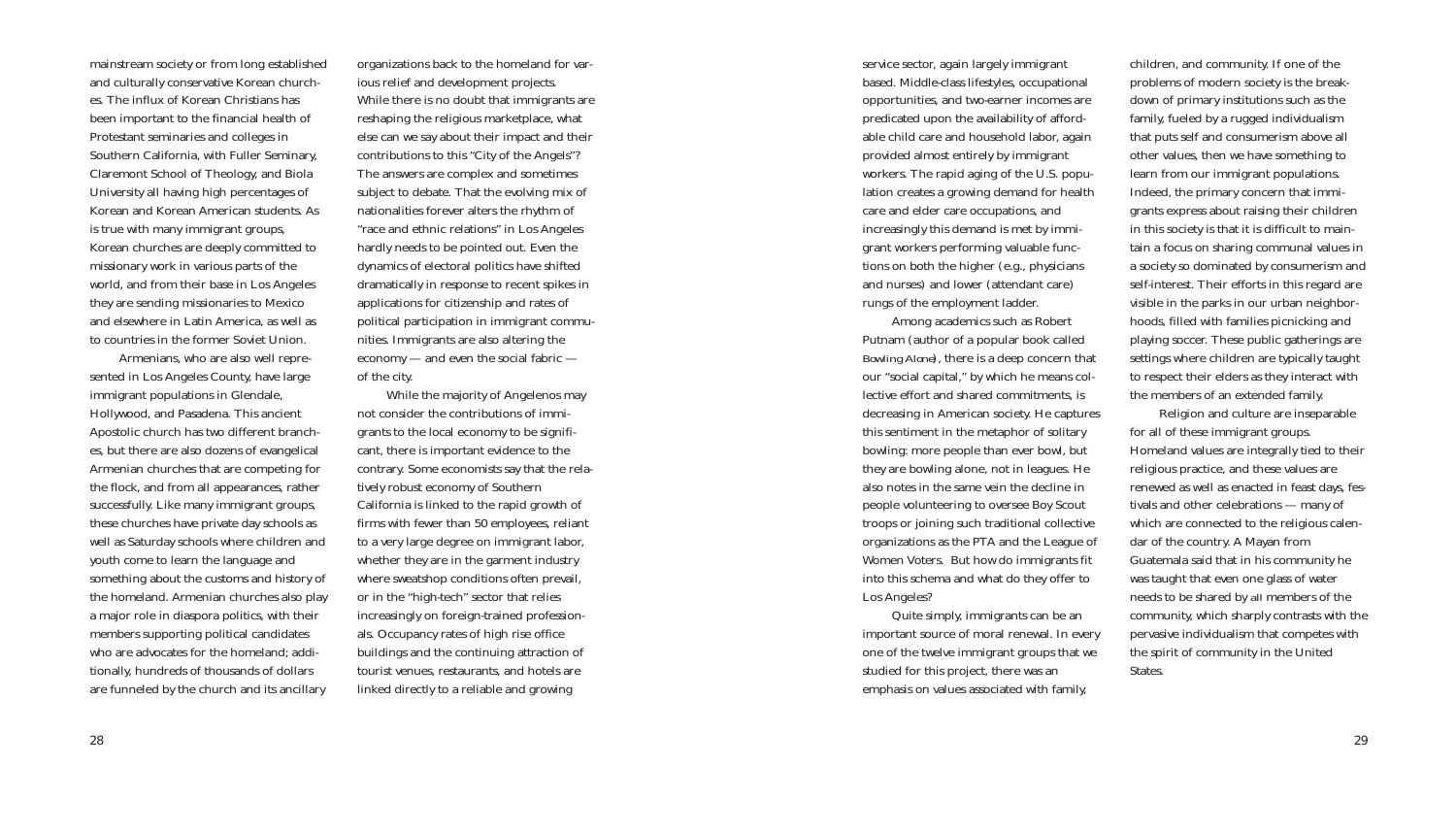There is another reality at work, which Putnam and other cultural pessimists should note. Within Los Angeles there are hundreds of "hometown associations," a name given to groups of people from cities and villages in Mexico and Central America who now live in Los Angeles and who have come together to maintain ties and fund projects back in their village or city. These associations are often closely related to churches and their resources sometimes go into the restoration of a church or church activities at home; at other times the objective may be building a road, digging a well, or buying books for the school library. These hometown associations raise money by putting on dances, beauty pageants, and dinners. In some cases they partner with the government back home to establish matching funds for major public works projects. These are sophisticated organizations, oftentimes legally incorporated, or, if not, they are affiliated with not-for-profit federations. From the Mexican state of Zacatecas alone there are at least sixty hometown associations in Los Angeles organized under the "Federacion de Clubes Zacatecanos del Sur de California," and the Mexican Consulate in Los Angeles has registered 170 hometown associations within the Los Angeles metropolitan area. Last year the Federacion de Clubes Zacatecanos sent close to one million dollars to finance public works projects in about 100 communities within the state of Zacatecas.

Another sign of moral engagement is that immigrants living in Los Angeles send billions of dollars each year back to their families. Based on anecdotal evidence, many immigrants wire \$200 to \$300 home each month, and this is from people who may be earning a minimum wage or who are working as day laborers or in sweatshops for even less than minimum wage. Annual remittances from expatriate Salvadorans to their home country amount to \$1.6 billion — almost double the income from coffee, the nation's largest import. This type of heroic moral commitment has to be considered whenever the media highlights an immigrant gang or criminal activity by an immigrant. Indeed, many immigrants come to this country, not for their own personal economic advancement, but so they can support a family back home, pay for medical treatment for a relative, or send someone to school. A woman from El Salvador told us that she came to Los Angeles when she was only twenty because her son, born prematurely, needed an operation to correct a heart condition. The only way she could finance this expensive surgery was to work in the United States, leaving her baby behind her.

#### **Who Are the New Immigrants?**

### HE FEDERAL GOVERNMENT

recognizes three broad groups: (1) refugees and asylees, a category that in 1997 accounted for 14 percent of all foreign-born individuals admitted to the United States and included, for example, refugees from the former Soviet Union and Bosnia; (2) individuals and their families who are admitted for economic or employment reasons, including people of "extraordinary" ability in the arts or sciences, as well as multinational executives and people with professional or advanced degrees; and (3) immigrants who are children, parents, or spouses of individuals already living in the United States. In addition, there are several hundred thousand unauthorized or undocumented migrants who come to the United States without a valid visa. About sixty percent of these individuals cross the Mexico-U.S. border without being apprehended, and the remaining 40 percent enter the United States legally, often as tourists, and then decide to stay without seeking proper registration.

Given the diversity and complexity of the issues faced by each of these groups, who, then, helps the immigrants to become incorporated into American life? Who helps them find housing and employment, assists them with understanding a new legal system, connects them to medical care in an

emergency, negotiates the inevitable problems that arise between first generation immigrants and their children, helps them find their way in a complex mix of contrasting and competing ethnic identities, and offers a helping hand if they run out of cash or have a brush with the law? Many public and private, religious and secular institutions share these responsibilities, but historically, religious groups have always played a central role in settling new immigrants in this country, and now is no exception. Immigrants bring elements of their religious institutions with them, of course, but resident congregations, including churches, temples, synagogues, and mosques — and coalitions of these — have viewed it as their duty to welcome the newcomers, providing sources of assistance that are often amplified by the timely informal assistance offered by individual members of those congregations. Many local congregations have developed extensive programs to minister to the needs of immigrants in their immediate neighborhoods, sometimes with infusions of money from public agencies and government programs.

In many cases new kinds of interplay between religion and the public sector are evident. To take just one historical example, the United States government worked closely with the U.S. Catholic Conference, Lutheran Social Services, and various other religious groups, such as the Mennonites, in settling refugees from Vietnam and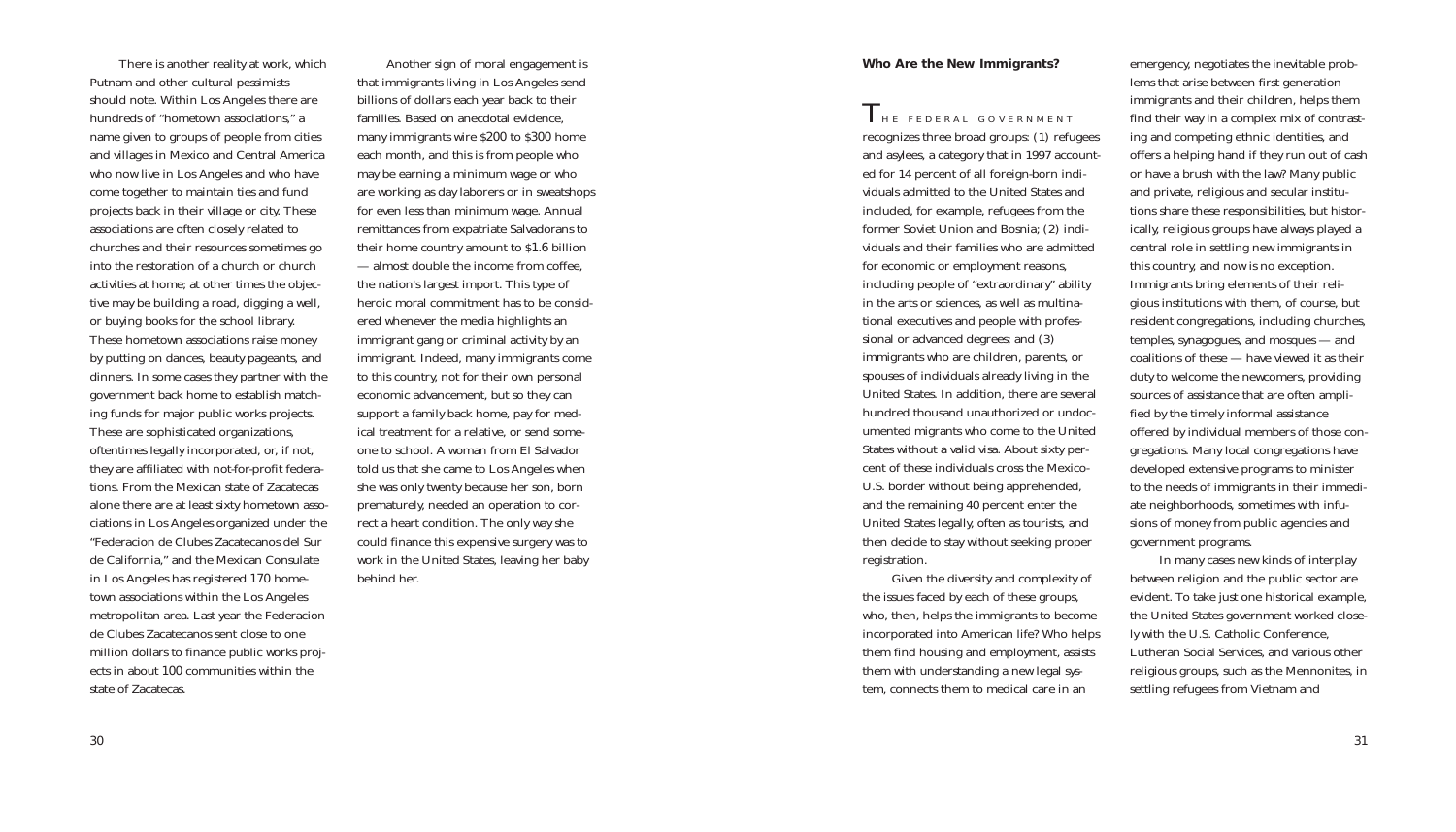Cambodia during the 1970s and '80s. In response to the needs of newcomers, various faith-based advocacy groups, such as the Interfaith Coalition for Immigrant Rights and the Jesuit Refugee Services, have stepped forward to mediate contacts between immigrants and employers and between immigrants and various agencies of government, including the Immigration and Naturalization Service (INS).

From the perspective of congregations, advocacy groups, and non-profit organizations — and indeed from the perspectives of the immigrants themselves the needs of immigrants vary widely according to level of education and socio-economic status. For example, Mexicans constitute almost half of all new immigrants in Los Angeles, and they average only seven years of education. Included in this group are *campesinos* who may be illiterate and whose primary vocational skill is picking fruit or doing manual labor. Salvadorans and Guatemalans together constitute another ten percent, and they average eight years of education. In contrast, Asians on the average, with the exception of some groups such as Cambodians, are highly educated. Chinese immigrants to Los Angeles average 16 years of education, Filipinos 15 years, and Koreans 13 years. Obviously there are well educated and poorly educated individuals in any group, but the generalization stands that among immigrants, those from Mexico and Central America tend to be

employed in low level jobs in Los Angeles, while those from Asia are much more likely to be represented in professional and managerial positions.

A second cluster of concerns has to do with the fact that some immigrants, including many refugees, come here to escape highly traumatizing backgrounds, and these individuals are not necessarily the ones the INS classifies as refugees. That distinction is often complicated by political variables that bear little relationship to the circumstances people have actually faced. Many immigrants from Guatemala and El Salvador, for example, though not legally refugees, have witnessed the killing, rape, and torture of family members and friends by government forces that were supported by the U.S. military. Refugees from Vietnam and Cambodia have similarly experienced violent bloodshed, including the annihilation of entire villages. Clearly, there are also the pastoral demands put on clergy who confront the dilemma of men and women who remarried, thinking that their spouse had been killed, only to meet them once again in the United States. Pastoral care needs differ from one immigrant group to another. An Armenian cleric, to take one case in point, said that for many immigrants from the Republic of Armenia, cheating the government was a way of life — it was how one survived. Hence, he went on, there is a need to "resocialize" these individuals in order to displace the expectations ingrained by seventy years of communist rule.

Legal documentation is a marker for another dimension of need. Undocumented immigrants often come to a church or temple because they see it as a place of refuge and as a place of hope. Included in this category are men and women who have left children behind with grandparents and other family members, seeking higher wages in order to enhance the prospects of the children they are not able to bring with them. There are women who become "dual mothers," working as domestics taking care of the children of well-to-do people (often at wages well below the legal minimum and without any benefits) at the same time that they are preoccupied with the welfare of their own children at home. One Latino pastor we interviewed said that his task is to give hope to people caught in such situations, urging them to have dreams and telling them that they can have a better life. As for the methodology in his ministry, he says, "We treat people right. We treat them with dignity." The numbers that are attracted to these congregations would seem to bear out his choice of methods.

Displacement and change — whether brought about by personal choice or an enforced move — always result in a degree of culture shock that is then exacerbated by linguistic and cultural challenges for new immigrants. If they are separated from their family, they feel keenly the lack of a supportive network — a safety net if they get

sick or cannot find a job immediately. In addition, many immigrants who were scientists, doctors, and professionals in their home countries are working in what for them are menial jobs in Los Angeles because of licensing regulations or language deficiencies. With a variety of causes, immigrants face loneliness and lack of selfesteem, issues that religious communities help to mitigate. Regardless of religious tradition, the clergy we interviewed said that the task of the religious community is not to apprehend these individuals; rather, it is to hear their stories, care for them in times of need, and offer them hope that something better is in store for them.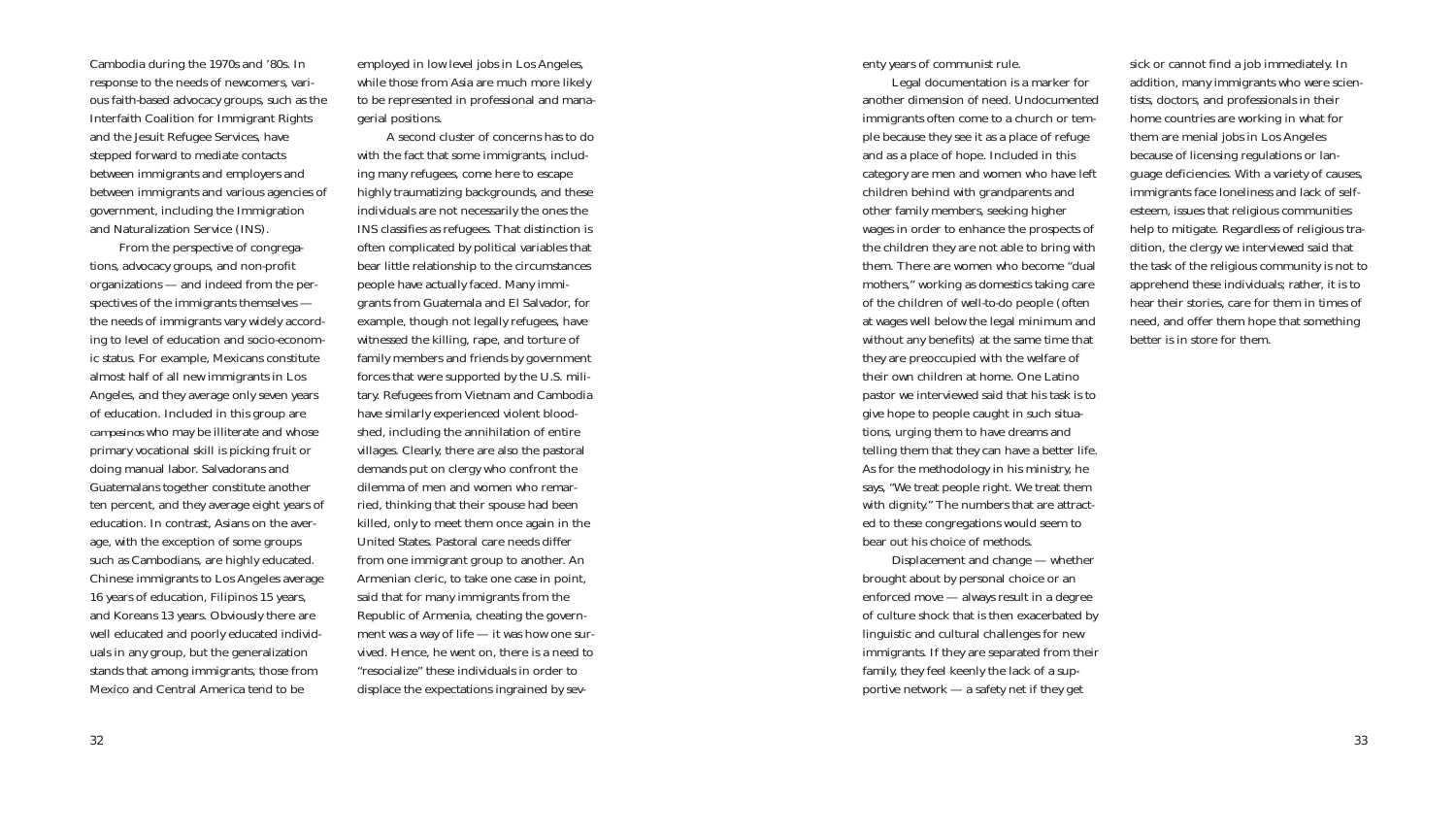#### **Responding to Life in Los Angeles**

PART OF THE CULTURAL SHOCK of living in Los Angeles is that there is considerable freedom and many options from which to choose. There is no longer the certainty of one assumed religious identity. People face dozens of options. Moreover even for a person surrounded by a kinship group — the cultural restraints on making choices are not as limiting as they were in the home country. Although immigrants interviewed for this project often remarked on the dangers of such pluralism, they also tended to like the freedom they experience here. They felt that they could "be themselves" in this new homeland. With some frequency, immigrants from Hindu and Muslim countries said that they felt that they could live "more honestly" in America, by which they meant that they were free from bribes, corruption, and other practices that sometimes are a way of life in their home country. Having said this, however, they also indicated that there were temptations in Los Angeles that they did not face at home — especially temptations associated with alcohol and promiscuous sex. Women sometimes commented with approval that here they could practice their religion in public ways that were proscribed in the homeland, where they had to confine their worship to the home. Finally, there was very little mention by our interviewees

of religious discrimination once they moved to Los Angeles. In fact, some individuals, especially college students, said that being an "ethnic" practicing a "strange" religion brought them a certain envious regard among their peers.

It was not at all uncommon among those we interviewed to say that their faith had grown stronger since moving to the United States. They offered several explanations for this increased commitment and energy. Some said that at home their religion was taken for granted. Several times a year they might go to the temple to offer oblations, but religion was so pervasive and so unquestioned that it never felt like a conscious choice. Even prayer, some said (including Muslims who pray five times a day), was something done routinely, without thinking. On the other side of the balance, a Hindu we interviewed said, "...in India it was much easier to preserve and practice Hinduism because it is all over the place," whereas here, she said, it takes a conscious effort to drive "all the way to Malibu to keep track of auspicious days and festivals."

On this same theme, in the American context, and particularly in Los Angeles, immigrants often see a stark contrast between the values they have been raised with and the values of American mainstream culture. Hence, they find themselves faced with a clear if sometimes painful choice. Those we interviewed often *elected* to embrace their religion more firmly — now

making a clear, conscious *choice* — rather than float along with what they perceived to be the permissive values of American culture. A Muslim from Lebanon, asked whether his faith had changed upon coming to the United States, replied, "Actually, it has improved, to be frank with you. I think we devote more time to the religion [here] even though it should have been more over there, back home." And several second generation Sikh boys whom we interviewed said that, at first, they wanted to abandon the turban worn by their fathers, but now see it as an important element of their Sikh identity. In spite of adolescent peer pressure to conform, they have chosen to be different.

Many immigrants believe that they can juggle the best of both worlds — the advantages of life in the United States and the values of their home country — so long as their children can associate with a strong religious community. As one member of the Swaminarayan Hindu Temple said, "We are giving [our children] opportunities of being in the United States and everything that comes along with it, but at the same time we are teaching them that [there are] things that are not good for you." The importance of having an alternative community was stressed by another individual from the same temple who said, "...even if the Swaminarayan religion cannot stop everything, it minimizes the chances of going astray or succumbing to temptation

or peer pressure. So, religion does help…Oh, yes, religion does make a difference." In essence, religion provides a peer group that articulates through rite, ritual, and communal activities the values associated with the homeland.

Finally, for many immigrants religion continues to exercise a strong attraction simply because it provides a setting and a reason to be in contact with their fellow immigrants. Religion, in other words, is a source of community, a place to speak one's native tongue, eat one's native food, and, not unimportantly, find a husband or wife who shares one's cultural background. A group of Hindu women told us that they didn't mind doing the cooking for the temple's activities on the weekends because it provided a welcome time for them to see their friends and talk in Gujarati. And young people in the same temple, one of our research assistants noted, seemed to quite enjoy being at the temple, wearing *gaghras* and saris and the latest chic Indian fashions, especially for important religious occasions.

But a complete picture requires us to note that there are also negative factors related to religious practice and life in Los Angeles. Immigrants often mentioned that they are so busy trying to make a living that it leaves little time for religion. Muslims in particular said that it sometimes feels awkward in their workplace to observe the daily routine of prayer, even if there is no objec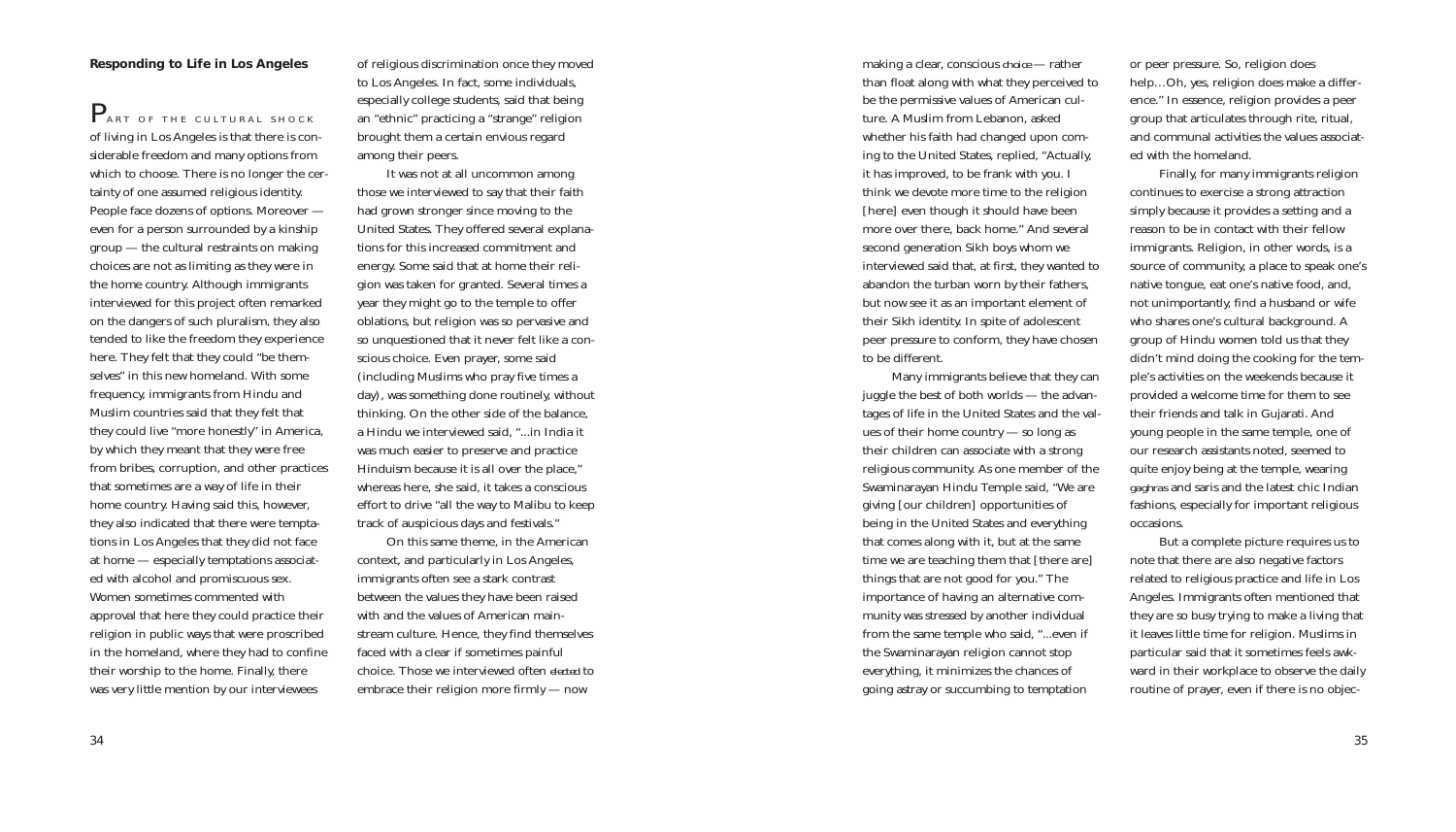tion from their employer. Immigrants from Asia said that, without temples being omnipresent in society, religious practice demands a rhythm different from the occasional formal observance that they followed in their home country, and this cultural difference is not easily addressed. A Vietnamese priest noted a different problem: namely, that it is difficult to recruit clergy in this country, since so many other alternatives are open to young men.

On the other hand, for every objection to Los Angeles, a counter-benefit was cited. Women from Latin American countries indicated, for example, that they appreciated the view toward domestic violence that they experienced in this country. Pastors and priests teach against it, they said, whereas in their home country "machismo" practices were tolerated, if not actively accepted. Women from the Philippines said that they like the fact that religion is not labeled "women's work" in this country, and that their husbands are also expected to be active in the church. And there were expressions of appreciation with the fact that interfaith dialogue is respected in this country, at the same time that there is acceptance of firmly held beliefs. In the home country, strict beliefs were often viewed as antithetical to tolerance and appreciation of others' right to hold deep convictions.

Another benefit of practicing their faith in Los Angeles is the availability of

advanced technology. At the risk of overstatement, there seems to be a positive correlation between the marginality of a religion and the size of its web site. Some of the most sophisticated web pages have been put up by religious groups that do not command a large number of adherents. The Internet, in other words, represents an entirely new medium for achieving visibility and expanding the boundaries of communication. In this regard, it is a democratizing medium that enables many different religious voices to be articulated.

#### **The Practical Role of Religion in the Lives of New Immigrants**

WHILE MUCH OF THE DISCUS-SION of immigrant religion appropriately concentrates on matters of belief and worship, there is also a long list of very mundane, though nevertheless crucial, ways in which religion affects the daily lives of immigrants. Perhaps foremost in this connection is the role it plays as a "conduit" for people who are considering emigrating. Because of the thousands who have preceded them, those considering the move to Los Angeles know that there will be a readymade community waiting for them when they arrive here. Leaving home is always a process fraught with considerable anxiety, an emotion that photographer Sebastião Salgado has brilliantly captured in his documentary collection called *Migrations*. But to know that there is a community at the far end of the road that shares your values and understands the challenges you are confronting eases some of the tension associated with being uprooted and faced with the challenge of starting a new life. Other institutions often develop alongside, and in close association with, churches, temples, synagogues, or mosques, and before long an area becomes known as "Little Saigon" or Koreatown — often with religious congregations as the anchor institutions. Religion addresses the problem of loneli-

ness, in other words, by offering community and a belief system and set of practices that give structure and meaning to life, especial ly in a new environment where expectations about what to believe or think are unclear. Indeed, worship and ritual have the poten tial to bind people together in ways that other institutions are not equipped to do.

In short, religious institutions are a safety-net for immigrants: spiritually, psycho logically, and culturally. Some of the large "mega-churches" approach this task by dividing their congregations into cell groups that meet in people's homes. Young Nak Presbyterian Church, for example, has 127 such small groups of 12-20 people each. In addition to studying the Bible, there are times of sharing in these informal settings, followed by prayer for each other's needs. If someone is out of work, this is made known within the cell group which functions, in many ways, like an extended family. And even if someone in the group cannot supply a connection for a job, at least the person in need feels the warmth and compassion of a caring group of friends. Small storefront churches, too, often operate like extended family networks. Congregations are volun tary associations and even if they have paid staff they always provide multiple outlets for others to share their talents and abilities whether it be singing in a choir, directing a children's program, or cooking and serving food. Congregations of all sizes provide opportunities for expressing leadership,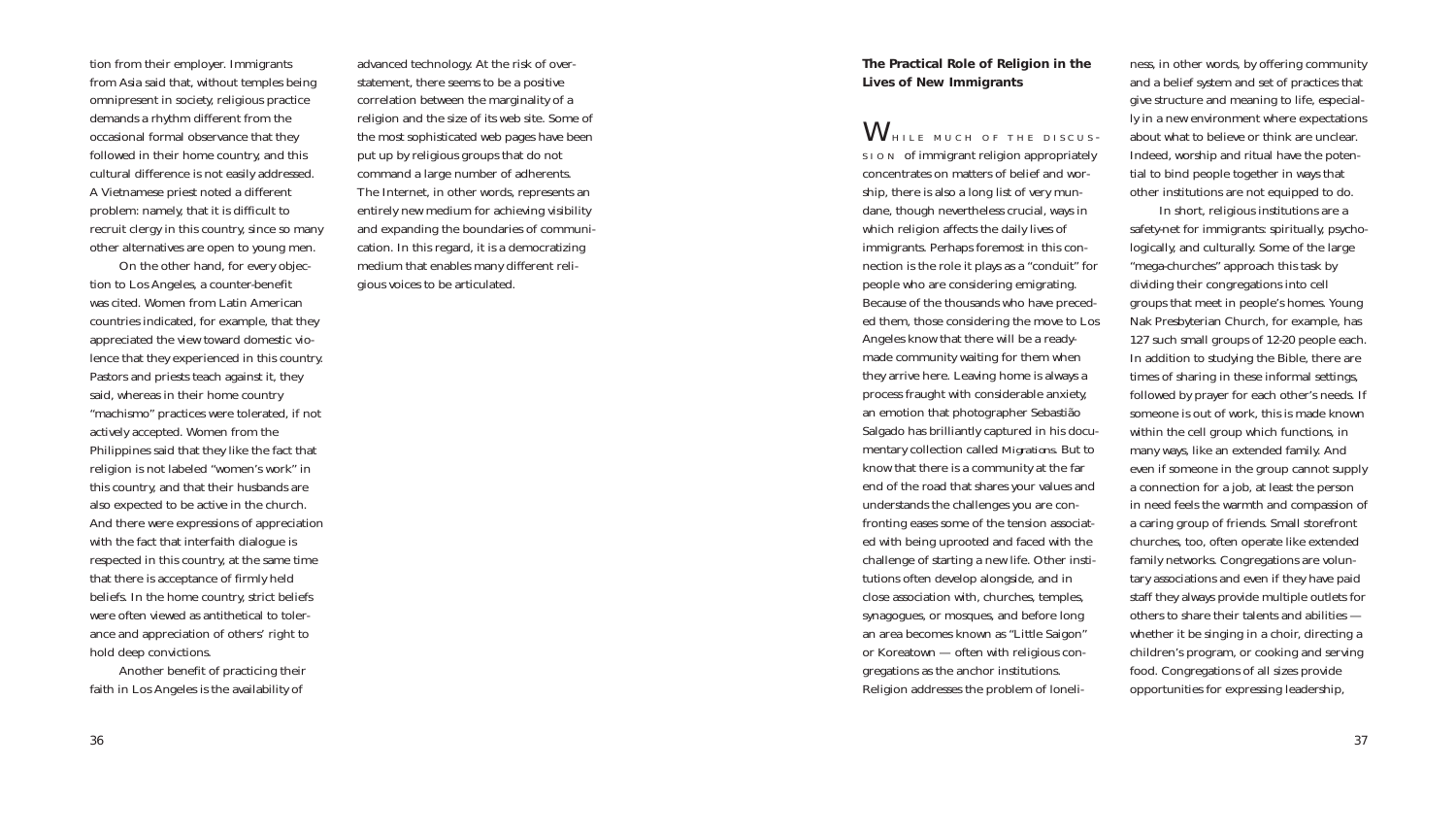something that may not be possible for immigrants within their workplace or the larger society.

Religion also serves as a mediating institution, functioning as a bridge between immigrants and a culture which they fear and have not learned to navigate. Sometimes this is as simple as offering translation services for the newly arrived. At other times the mediation is more practical: connecting newcomers to various social services, advising them on a good doctor, or telling them where they can buy food cheaply. Congregations with professionals among them often set up legal clinics for immigrant members or offer health screening and referral. Young Nak employs a parish nurse; other groups have prison ministries directed to fellow immigrants who have trouble with the law and need support as well as an advocate on their behalf. Churches have taken an active role in the defense of the rights of immigrants when police, schools, the INS, or other public agencies engage in practices that cause concern.

Advocacy, in fact, is a major roleplayed by religious institutions. At a political level, these institutions work to counter the nativist impulse that always arises when population shifts dramatically and individuals feel threatened that newcomers will take their jobs, work at a lower wage rate, or displace them from housing. Immigrant congregations across Los Angeles were strongly opposed to Proposition 187, which was

intended to strip undocumented immigrants of many social services. The congregation-based Industrial Areas Foundation (IAF) went on the offensive with public demonstrations and, through its Active Citizenship Campaign, registered thousands of immigrants to vote. The IAF actively petitioned the INS to speed up the processing of applications for citizenship, so that these individuals could be turned into voters and thereby defend their rights on their own.

Cardinal Roger Mahony of the Archdiocese of Los Angeles has been a strong advocate for immigrants. In an important statement in 1993 he captured the thinking of many religious leaders when he said:

*Today we are witnessing a distressing and growing trend among political leaders, segments of the media, and the public at-large, which capitalizes on prevailing fears and insecurity about the growing number of immigrants in our communities. In today's social climate, we have special reasons to study and ponder the Bible's positive view of strangers, sojourners and aliens* [quoting from the New Testament book of Hebrews]. *Our biblical tradition encourages us to encounter the "strangers in our midst" — not with fear and negativity — but with compassion and hopeful expectation. Our social teaching challenges us to embody this sentiment in our personal actions, in our response as a community, and in public policy.* 

Specifically attacking the sentiment that was to later be focused in Proposition

187, Mahony said: "We know that nothing is gained by denying citizenship and access to education to the children of undocumented workers. On the contrary, the human potential of these dynamic new Americans will be lost. Our society will not be improved by creating an even larger under-class deprived of education." Citing papal encyclicals and appealing to scripture as well as personal empathy, Cardinal Mahony has used his bully pulpit effectively. The *Los Angeles Times* frequently publishes his opinion articles, and the press turns to him when they want a pro-immigrant statement.

At a local congregational level, too, religious rhetoric is matched by actions, even in large Pentecostal churches such as Templo Calvario, with its "Adopt a Family" program in which church members target specific families in their community that need a helping hand. While (or because) many individuals who adopt a family were themselves immigrants only a few years previously, they believe that they have an obligation to help others. One individual from this church put it this way, "We are not volunteers. We are servants doing God's work." As another member of this church explained, this dedication is fueled by the fact that the members are repaying the kindness that was offered to them by strangers when they were new to the city.

It is important to note that churches and other religious organizations do not, typically, provide services only to those within their congregation or even to those who affirm their same faith. Rather, food, cloth ing, citizenship and other programs are offered, without stipulation, to everyone in the community. Informal assistance, on the other hand, often occurs because a new immigrant is a member of a cell group or participates in other church-related pro grams and consequently their needs are known because of the close friendships that have developed. But because of the sheer volume of requests for help, some churches have made a policy of referring individuals to Catholic Charities, the Salvation Army, or other professional charities that are capable of dealing with the complex needs of indi viduals and their families.

Other faith-based groups resist the idea of "charity" and instead work hard at helping individuals to be self-sufficient. For example, an Episcopal priest with an immi grant congregation (Pueblo Nuevo Episcopal Church) decided to start a janitorial service. Father Philip Lance said that this small "capitalistic enterprise," along with a thrift store he started, is employing 50 people. And an enterprising Jesuit priest, Fr. George Schultz, organized day laborers, creating an employment center associated with St. Joseph Center so that men and women will not be exploited simply because they are poor and not legal residents of the City of Los Angeles. With the welfare reform legis lation of 1996, the Charitable Choice provi sion is encouraging congregations to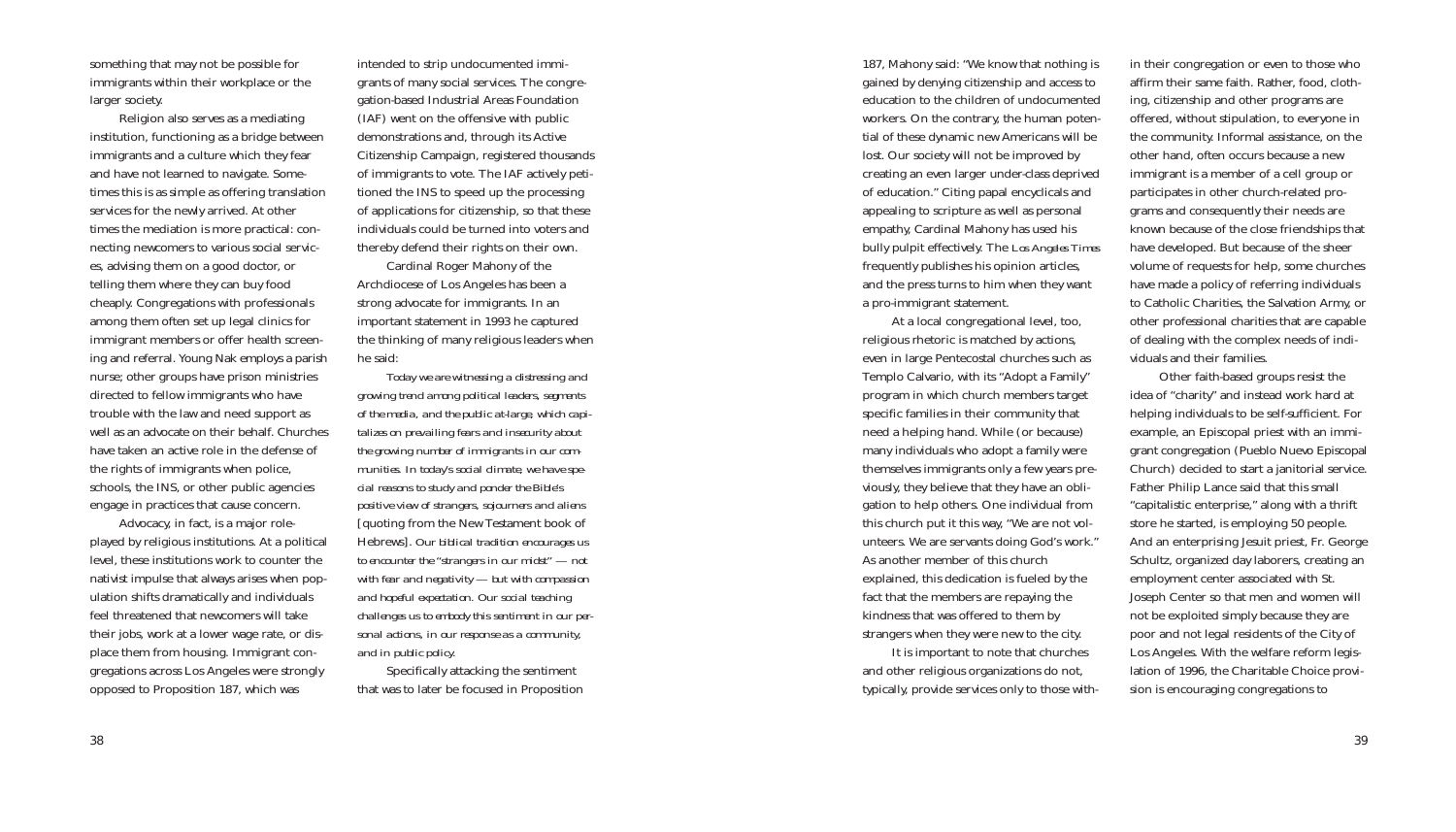partner with government in creating job readiness programs, which should further buttress the role that religion is playing in the areas of employment and self-sufficiency.

Because they are so consumed with problems of their own members, one might assume that immigrant congregations would be unable to think far beyond their own community, but that is not the case. During the period of our study, the Hsi Lai Temple, whose members are predominantly Buddhists from Taiwan, not surprisingly gave generously to victims of an earthquake that wreaked havoc in their homeland, but also came forward to help those affected by a devastating hurricane in Honduras and an earthquake in Colombia. Korean Buddhist temples and Korean churches have sent tens of thousands of dollars worth of aid to help counter the food shortages in North Korea. And Armenian congregations have a long history of sponsoring orphans, sending money to build schools in the Republic of Armenia, and helping the elderly to cope after the collapse of the Soviet Union (and with it, the pension system), not to speak of the millions of dollars that they sent to Armenia after an earthquake in 1988 that killed 25,000 people and left a half million homeless. Islamic groups in Los Angeles have expressed their humanitarian views by encouraging discussion of State Department policy, such as the ongoing embargo of Iraq, which has claimed the lives of thousands of children because of the lack of

medicine and basic nutrition. At the same time, Muslims were very pointed in their support of U.S. actions and NATO troops in Kosovo. The Muslim Public Affairs Council has been very proactive in countering stereotypes about Muslims — especially those that portray them as terrorists. Likewise, an Armenian priest in Pasadena told us that he recently had intervened with youth from his church when they were upset by a photo in the school yearbook that stereotypically linked Armenian youth with gang activity.

#### **The Role of Religion in the Lives of Immigrant Women**

I MMIGRANT WOMEN face the same anxieties, cultural challenges, and linguistic barriers as immigrant men, but many of those in our study described a unique set of problems and challenges of their own. We are only beginning to discover their specific needs and the ways that the faith community has responded to them. Many of the women — refugee and undocumented women in particular — have been victims of rape, have witnessed atrocities against their family members, and have lost husbands to war or abandonment. Others have come to the United States to find husbands who promised to return home but stayed in the new country. Some women have made the hard choice to leave their children behind, sometimes for many years, to come to live and work in the United States. These women arrive in Los Angeles feeling isolated and often helpless, unable to speak the language, and unsure of how they will survive with limited resources and little or no support. Others expect to find someone they know — a friend or a *comadre* — but when they come to the city, they never connect with them. Over and over they tell the story of how scared they were and how they were reluctant to leave the house for fear of getting lost.

Yet, as these women struggle to survive and adapt in a new land, they begin to find a sense of freedom and autonomy that they did not have back home. Indeed, this is confirmed by a study conducted by one of the Center for Religion and Civic Culture's research associates, Pierrette Hondagneu-Sotelo. In her 1994 study of Mexican immigrant families, she found that while women still have less power than men do in families, they generally enjoy more autonomy, resources and leverage than they previously did in Mexico. (*Gendered Transitions: Mexican Experiences of Immigration*, 1994.) This sense of freedom, we have found, is often developed in the context of religious congregations. Consider the following examples:

**The Industrial Areas Foundation (IAF) spon**sored the Active Citizenship Campaign as a way to empower immigrants — and immigrant congregations — to engage the legislative process. A young Latina woman, a member of St. John's Catholic Church, told us that the community organizing process and the support from her congregation provided her with the space and place to develop her own potential. Suddenly, she said, she found a voice as an advocate for her people. Indeed, all over Southern California, this story is repeated in churches where women have learned how to organize and how to be advocates.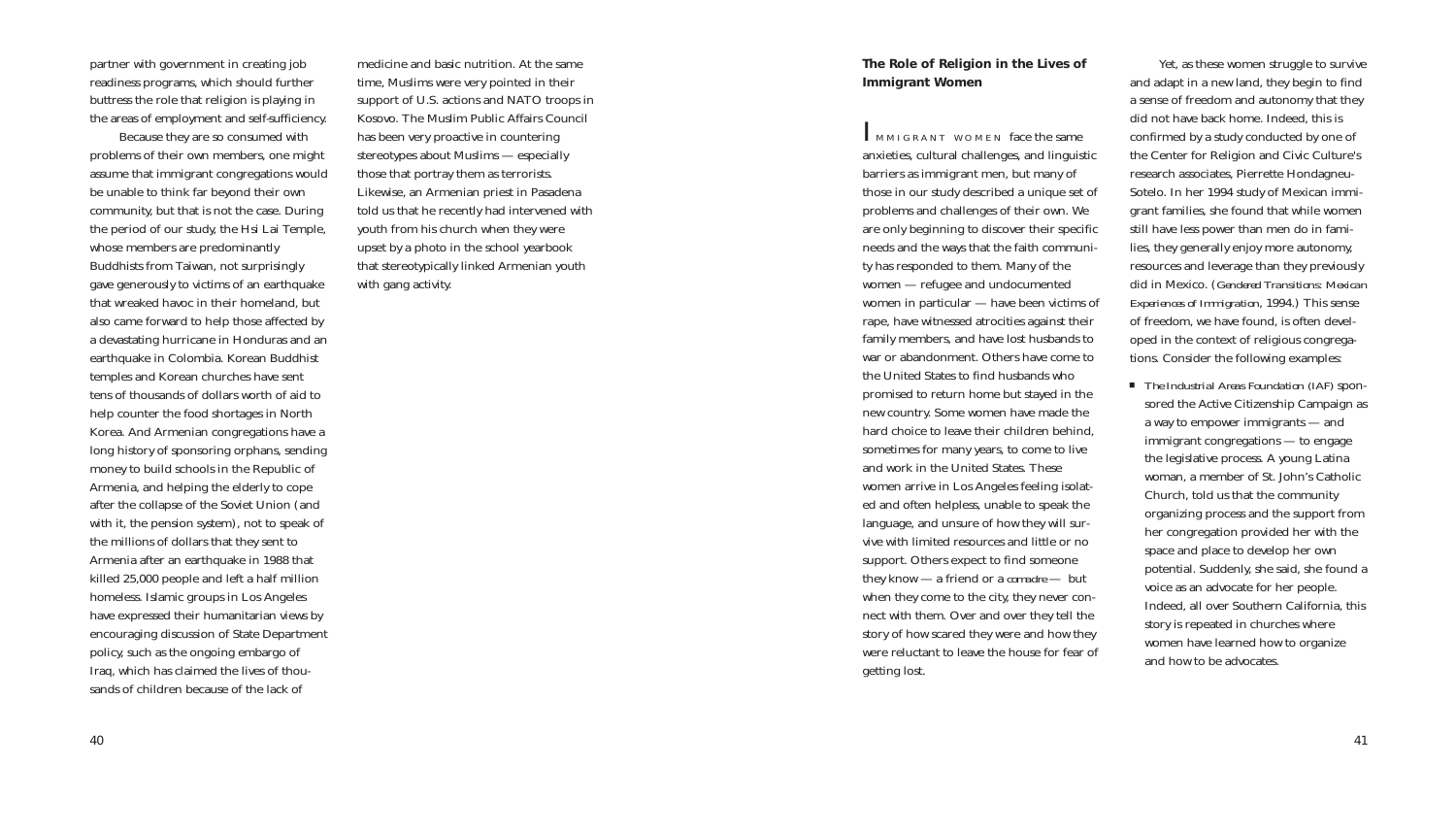- i *The Muslim Women's League* has been teaching women to read the Koran. In this way, they are being empowered to understand for themselves their rights and privileges.
- i *Religious congregations,* including the Swaminarayan Temple mentioned earlier, are venues where feelings of loneliness are assuaged through social interaction and community. Some women have stated that they enjoy preparing for religious and cultural festivals because it provides an opportunity for them to interact with other women in their own language.
- i *The Temple Khemara Buddikaram,* as described in the introduction to this report, provides a place where people gather to gain healing from traumatic experiences in Cambodia. Here, women can talk to the priest, one of the few people they will trust with their pain. Rev. Kong Chhean understands the trauma that many of them have experienced, and understands both western psychology and Buddhist healing practices. As a result, this temple has become a sanctuary for these women.
- *The women of Boyle Heights* have found that Dolores Mission Catholic Church is a place where they can talk about their problems, face their fears, and take up the challenge to work for peace. Every Friday, these Latina women walk through the streets, praying on the corners for

peace in the barrio and an end to gang violence. Moreover, they have also learned to challenge the authorities when their sons are unduly treated by police or become victims of racial profiling.

- **Pentecostal churches maintain an aggressive** stance against alcoholism, "womanizing," and spousal abuse and are often effective in changing patterns of domestic violence and *machismo* practices in the family. As men become more involved in the church, they are motivated to change their behavior. The result, their wives often say, is that the home environment is transformed by the teaching of the church.
- i *The women at Sacred Heart Mission* come together to support immigrant women who have had to leave their children behind in order to come to the U.S. to work and live. The church community provides economic and emotional support to these mothers.

All over Los Angeles immigrant women are also finding creative ways to overcome financial and economic hurdles. Often, congregations serve as places where women can connect, learn about jobs, and create informal networks that enable them to augment their income. For many of the women this process is natural since informal networks were the means of survival in their home countries. But here in the new country, they often find that it is in the churches that they can connect with other women and get the mutual help that they need. The women at Dolores Mission have formed a cooperative that provides learning opportunities for them while at the same time caring for their children in a licensed child care preschool facility. The Episcopal Diocese is working with a coalition of private and public organizations to provide legalized sidewalk vending for illegal street vendors and the majority of these are women. The focus of these efforts has been on setting up hot food carts where they can sell the *tamales* and *pupusas* that they make. Another coalition of churches and organizations is working hard to advocate for the rights of immigrant sweatshop workers in downtown Los Angeles with the hope of improving their economic standing.

Another issue that immigrant women face is the daunting problem of health care. Often, they arrive here with little or no understanding of health problems and how to deal with the American health system.

Many refuse to be seen by male doctors and will resist getting treatment for that reason. The faith community has responded in a variety of ways to bring medical care to these women. For example, the University Muslim Medical Association (UMMA) Free Clinic provides health care for women in accordance with Muslim guidelines. Several miles to the north, Sister Diane Donoghue and Nancy Ibrahim of Esperanza Community Housing Corporation established a program called "Promotoras de Salud Comunitaria" which is designed to expand access to health care and to promote wellness in the community. Trained *promotoras* are community members who are able to go door to door providing health education and offering referrals for health problems they encounter. Recognizing the need for this type of outreach to immigrant women, several congregations and faith-based hospitals have parish nurses who visit the community members to identify problems and offer solutions and referrals. For a woman who is afraid to go to the doctor or hospital because she does not speak English, these parish nurses become her health consultants.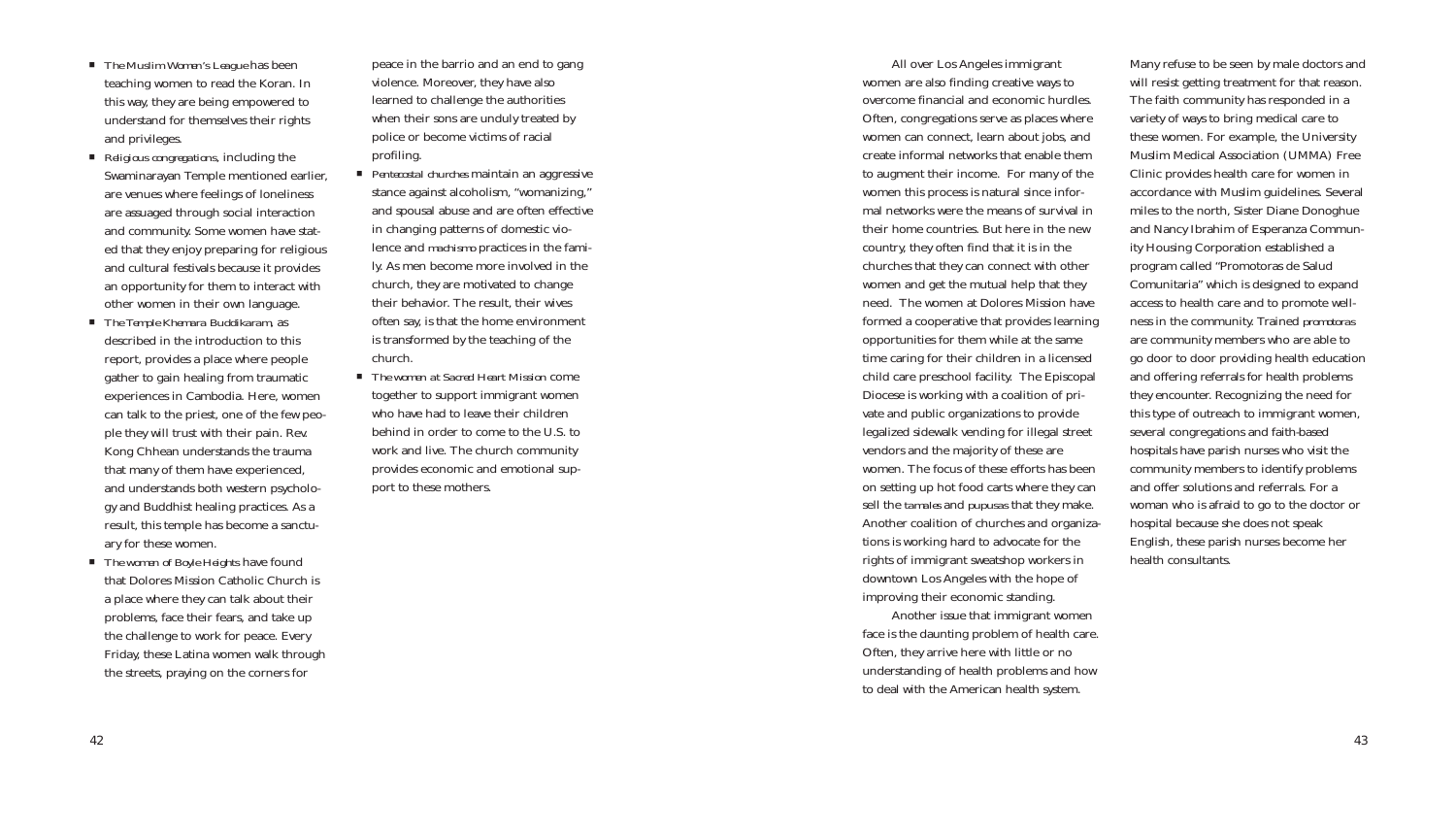Finally, globalization has accelerated flows of capital, people, cultures, and knowledge. Often, according to media reports, globalization also results in tragedies like human rights violations in sweatshops and sexual exploitation (e.g., prostitution and pornography). While this study has not focused on these issues, further research must be done to examine the ways, if any, that the faith community is coming to the support of immigrants who have suffered from the negative effects of globalization.

#### **Conclusion**

#### I. HE RECIPROCAL EFFECTS of immigrants on religion and religion on the lives of immigrants are plain to see. There is no question that immigrants are changing the face of existing religious groups in Los Angeles. Religious institutions are increasingly refocusing their missions to accommodate the growing numbers of immigrants in their neighborhoods. Religious mandates to care for strangers and the least privileged in the community are obviously behind this receptivity, but it is also born from a recognition that the demographics of the region are changing and, hence, institutional survival is connected to inclusivity and decline is likely to be the price of turning away from the newcomers. Conversely, many of the religious "imports" to Southern California, which in their own homeland may preach exclusivity, are learning to function in a pluralistic social environment that values diversity. As minority religions here in Los Angeles, they see the value of tolerance as well as interfaith dialogue. Given the diversity of Southern California, immigrant religious groups are seldom asked to water down their beliefs and practices, but they are expected to respect the rights of others. In exchange, they are appreciated for the color and the contribution that they make to this extraordinarily metropolitan city.

Part of the postmodern mood of Los Angeles is that people need not homogenize their beliefs and practices. Quite the contrary, uniqueness and distinctiveness are valued in a city that values experimentation. Anglos are a visible presence in many immigrant congregations, sometimes because of intermarriage, and other times because this new religious expression mediates the sacred in ways that more established religions fail to do. And there are immigrants who are switching their allegiance from the faith of their homeland. There is a small movement in Los Angeles of Latinos converting to Islam; there are Buddhist Koreans joining immigrant Presbyterian churches, and the ranks of immigrant Mormons are growing. And so the marketplace of religion evolves, with people switching allegiances in response to whoever is serving their needs the best.

What is uniformly apparent about immigrant religion, however, is that its power lies in its anchorage in communities of people. Within these religious communities immigrants meet their spiritual needs, find respite from their loneliness, discover marriage partners, and find support to get them past the many difficulties they face. Some of this support is formalized in programs designed to serve immigrants, and at other times it is informal, nurtured in small groups associated with congregations or in personal interactions with clergy. Indeed, clergy fill a great many roles in these immi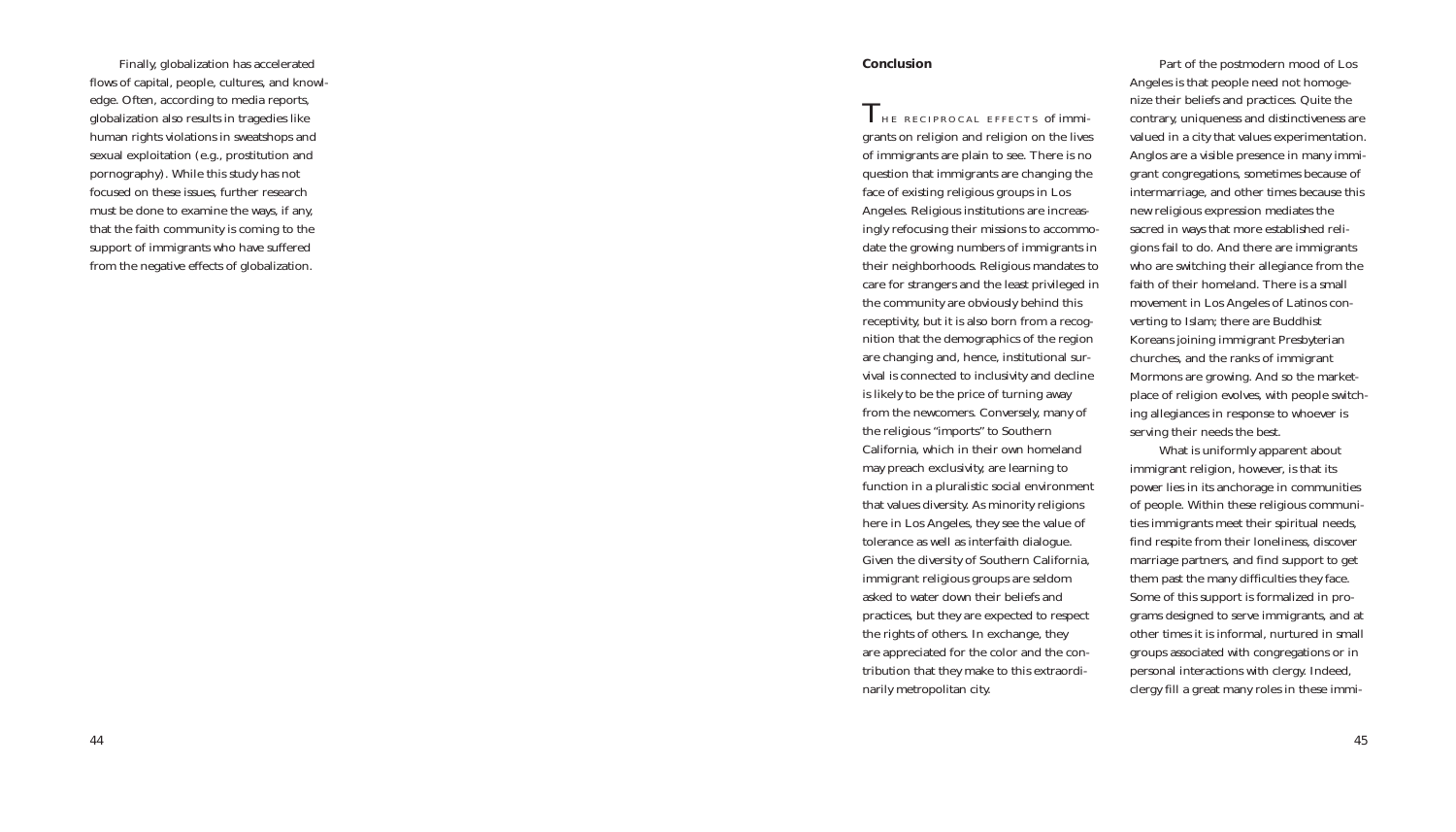grant congregations: pastor, social worker, immigration counselor, friend, advocate, and even psychiatrist. Religion certainly includes the search for truth, but it is also a human community that nurtures, expresses compassion, and challenges individuals to live up to their potential.

While religious institutions historically have facilitated assimilation and incorporation into American values, this part of their mission is increasingly sharing energy with the task of cultural preservation. It is in the church, temple, synagogue, or mosque that immigrants are celebrating the rites of passage, feast days, and other rituals that preserve their ties to their homeland and constantly renew the values associated with the birthplace of their ancestors. These composite identities that bridge cultures are possible because the world has changed since the Immigration and Nationality Act was amended in 1965. In the last few decades we have increasingly become a global village in which national boundaries often feel arbitrary. This is not to ignore the political reality of country borders, which oftentimes have been created at the cost of many lives. But it is to say that the need to make mutually exclusive choices among national identities is not so important any longer, especially when the Internet can supply news about one's birthplace that may be more current than what the relatives back home are getting, and when inexpensive air travel makes it possible for many,

most notably of course the more affluent, to shuttle between here and there or send their children home for vacations or extended visits.

The "melting pot" idea in the sense of convergence toward a very small list of "American" religions is certainly a dated one, but we are increasingly seeing immigrant congregations that display some similarities with that process. Many of them are organized around language or broad regional identifications. Hence, there are Latino or Asian congregations that attract people from many different national backgrounds, and yet they share an identity that is rooted in a particular language and faith tradition, finding commonalties that are different from those shared by members of congregations that are predominately comprised of Anglo Americans.

At the same time, there are congregations that are extraordinary in their inclusiveness, expanding far beyond regional or linguistic connections. In this regard, Muslims in Los Angeles undoubtedly take the prize for being the most multiethnic religious group in the city. Friday prayer in Masjid Omar ibn Al-Khattab across the street from USC is attended by African Americans, Persians, Egyptians, Saudi Arabians, Thais, Lebanese, and Iranians, to mention just some of the nationalities present. Some have called it "the United Nations on its knees," with people from many backgrounds standing should-toshoulder as they participate in "Salat" prayer service. Indeed, even distinctions between Shi'ite and Sunni Muslims, the source of tense relations elsewhere, often seem to evaporate in the Los Angeles context.

The major headline of this report, however, is that immigrants are a potential source of moral renewal in the United States. Concern is often expressed about the decline of civility, shared effort and civic cooperation in Western democracies, and some of this concern is no doubt legitimate. But when we think about sources of rejuvenation, it is questionable whether middle class Anglos are going to turn away from their individualistic ways. It is much more likely that the source of moral renewal will come at the hands of the immigrants, who together constitute the emerging majority, and who know something about extended family ties, the value of community, and the importance of preserving a cultural heritage while contributing to the new society which they have chosen to help build. Religious institutions will play an important role in this process as they simultaneously incorporate new immigrants into American society and help to maintain the values connected with their places of origin.

#### **New Research Directions**

 $\mathbf{R}_{\text{\tiny{ELIGION}}}$  is not the only insti-TUTION in Los Angeles that assists new immigrants, but it is clearly among the most important ones. The support provided by The John Randolph Haynes and Dora Haynes Foundation has enabled us to compile a valuable baseline of information to guide future study. While this has not been an exhaustive report on all that we have learned, we trust that it does suggest the richness of the subject as well as the many intriguing questions that remain to be addressed. Recognizing the need for more research on this topic, The Pew Charitable Trusts has provided funding to focus on four broad areas of investigation over the next two years:

- How are immigrant congregations formed and transformed? For example, how many religious organizations in immigrant communities are "transplants" from the home country? What has been the role of Western evangelism, specifically missions, in their formation? How and why do they change over time in this country?
- $\quad \blacksquare$  How do religious institutions serve the personal and social needs of immigrants? What supportive roles do they play with respect to housing, jobs, food, clothing, legal and medical assistance, and psycho-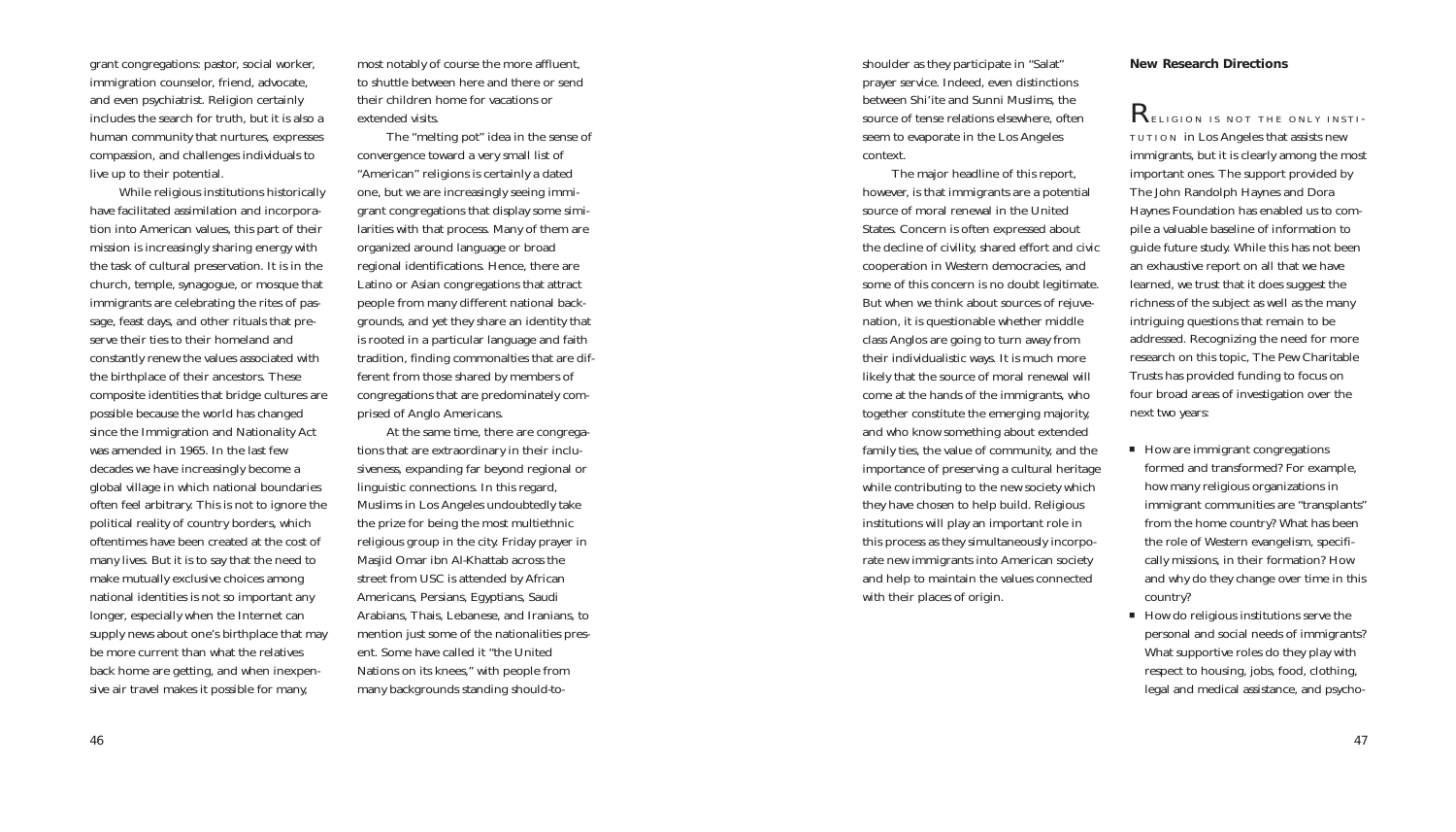logical support for individuals and families? How are they involved in the continuing contacts that immigrants have with the homeland?

- **If** How do immigrant faith communities participate in politics and civic life in Los Angeles, in the American political system, and in politics in the country of origin? How do they communicate American values of citizenship, and conversely, how do they contribute to maintaining the cultural identity of their members? How are they affected by political events and divisions within their home countries?
- **IF How are religious institutions responding** to the needs of immigrant women? What types of services are being provided that help support these women? How are congregations working with parishioners as the balance of power shifts within families? How do the roles of women in these congregations compare to "traditional" roles in their home countries? What types of leadership development activities are targeted for women?

#### *Photography:*

Cover: *Los Angeles Times* photo by Luis Sinco pages 7–22: Jerry Berndt

#### *Design:*

Margi Denton, Denton Design Associates